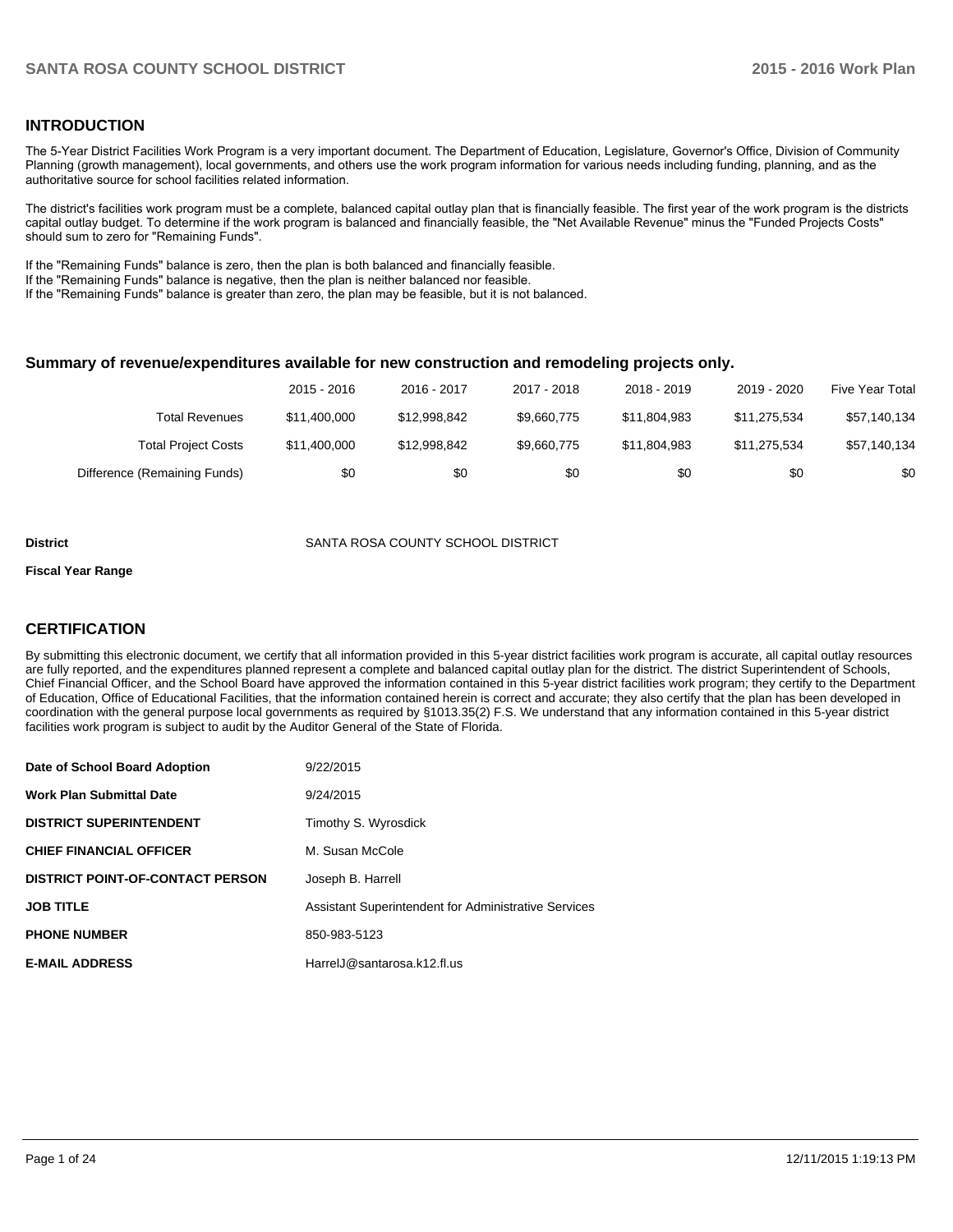# **Expenditures**

### **Expenditure for Maintenance, Repair and Renovation from 1.50-Mills and PECO**

Annually, prior to the adoption of the district school budget, each school board must prepare a tentative district facilities work program that includes a schedule of major repair and renovation projects necessary to maintain the educational and ancillary facilities of the district.

| Item                                                                                                                                                                                                                                                                                                                                                                                                                                                                                                                                                                                                                                                                                                                                                                                                                                                                                                |                                                                                                                                                                                                                                                                                                                                                                                                                                                                                                                                                                                                                                                                                                                                                                                                                                                                                                  | $2015 - 2016$<br><b>Actual Budget</b> | 2016 - 2017<br>Projected | 2017 - 2018<br>Projected | $2018 - 2019$<br>Projected | 2019 - 2020<br>Projected | <b>Total</b> |  |
|-----------------------------------------------------------------------------------------------------------------------------------------------------------------------------------------------------------------------------------------------------------------------------------------------------------------------------------------------------------------------------------------------------------------------------------------------------------------------------------------------------------------------------------------------------------------------------------------------------------------------------------------------------------------------------------------------------------------------------------------------------------------------------------------------------------------------------------------------------------------------------------------------------|--------------------------------------------------------------------------------------------------------------------------------------------------------------------------------------------------------------------------------------------------------------------------------------------------------------------------------------------------------------------------------------------------------------------------------------------------------------------------------------------------------------------------------------------------------------------------------------------------------------------------------------------------------------------------------------------------------------------------------------------------------------------------------------------------------------------------------------------------------------------------------------------------|---------------------------------------|--------------------------|--------------------------|----------------------------|--------------------------|--------------|--|
| <b>HVAC</b>                                                                                                                                                                                                                                                                                                                                                                                                                                                                                                                                                                                                                                                                                                                                                                                                                                                                                         |                                                                                                                                                                                                                                                                                                                                                                                                                                                                                                                                                                                                                                                                                                                                                                                                                                                                                                  | \$575,000                             | \$550,000                | \$550,000                | \$550,000                  | \$550,000                | \$2,775,000  |  |
| Locations:<br>ADMINISTRATIVE SUPPORT SERVICES, AVALON MIDDLE, BAGDAD ELEMENTARY, BENNETT C, RUSSELL ELEMENTARY.<br>BERRYHILL ADMINISTRATIVE COMPLEX, BERRYHILL ELEMENTARY, CENTRAL SCHOOL, CHUMUCKLA ELEMENTARY, EAST MILTON<br>ELEMENTARY, GULF BREEZE ELEMENTARY, GULF BREEZE MIDDLE, GULF BREEZE SENIOR HIGH, HOLLEY NAVARRE PRIMARY,<br>HOLLEY-NAVARRE INTERMEDIATE, HOLLEY-NAVARRE MIDDLE, JAY ELEMENTARY, JAY JUNIOR SENIOR HIGH, LOCKLIN<br>TECHNICAL CENTER, MARTIN LUTHER KING MIDDLE, MILTON SENIOR HIGH, MUNSON ELEMENTARY, NAVARRE SENIOR HIGH,<br>ORIOLE BEACH ELEMENTARY, PACE SENIOR HIGH, PEA RIDGE ELEMENTARY, R HOBBS MIDDLE, S S DIXON INTERMEDIATE, S S<br>DIXON PRIMARY, SANTA ROSA SUPERINTENDENT'S OFFICE, T R JACKSON ESE PRE-K/FULL SERVICE CENTER, THOMAS L SIMS<br>MIDDLE, W H RHODES ELEMENTARY, WEST NAVARRE INTERMEDIATE, WEST NAVARRE PRIMARY, WOODLAWN BEACH MIDDLE |                                                                                                                                                                                                                                                                                                                                                                                                                                                                                                                                                                                                                                                                                                                                                                                                                                                                                                  |                                       |                          |                          |                            |                          |              |  |
| Flooring                                                                                                                                                                                                                                                                                                                                                                                                                                                                                                                                                                                                                                                                                                                                                                                                                                                                                            |                                                                                                                                                                                                                                                                                                                                                                                                                                                                                                                                                                                                                                                                                                                                                                                                                                                                                                  | \$435,000                             | \$250,000                | \$250,000                | \$250,000                  | \$250,000                | \$1,435,000  |  |
| Locations:                                                                                                                                                                                                                                                                                                                                                                                                                                                                                                                                                                                                                                                                                                                                                                                                                                                                                          | ADMINISTRATIVE SUPPORT SERVICES, AVALON MIDDLE, BAGDAD ELEMENTARY, BENNETT C, RUSSELL ELEMENTARY,<br>BERRYHILL ADMINISTRATIVE COMPLEX, BERRYHILL ELEMENTARY, CENTRAL SCHOOL, CHUMUCKLA ELEMENTARY, EAST MILTON<br>ELEMENTARY, GULF BREEZE ELEMENTARY, GULF BREEZE MIDDLE, GULF BREEZE SENIOR HIGH, HOLLEY NAVARRE PRIMARY,<br>HOLLEY-NAVARRE INTERMEDIATE, HOLLEY-NAVARRE MIDDLE, JAY ELEMENTARY, JAY JUNIOR SENIOR HIGH, LOCKLIN<br>TECHNICAL CENTER, MARTIN LUTHER KING MIDDLE, MILTON SENIOR HIGH, MUNSON ELEMENTARY, NAVARRE SENIOR HIGH,<br>ORIOLE BEACH ELEMENTARY, PACE SENIOR HIGH, PEA RIDGE ELEMENTARY, R HOBBS MIDDLE, S S DIXON INTERMEDIATE, S S<br>DIXON PRIMARY, SANTA ROSA SUPERINTENDENT'S OFFICE, T R JACKSON ESE PRE-K/FULL SERVICE CENTER, THOMAS L SIMS<br>MIDDLE, W H RHODES ELEMENTARY, WEST NAVARRE INTERMEDIATE, WEST NAVARRE PRIMARY, WOODLAWN BEACH MIDDLE            |                                       |                          |                          |                            |                          |              |  |
| Roofing                                                                                                                                                                                                                                                                                                                                                                                                                                                                                                                                                                                                                                                                                                                                                                                                                                                                                             |                                                                                                                                                                                                                                                                                                                                                                                                                                                                                                                                                                                                                                                                                                                                                                                                                                                                                                  | \$1,441,000                           | \$1,000,000              | \$1,000,000              | \$1,000,000                | \$1,000,000              | \$5,441,000  |  |
| Locations:                                                                                                                                                                                                                                                                                                                                                                                                                                                                                                                                                                                                                                                                                                                                                                                                                                                                                          | ADMINISTRATIVE SUPPORT SERVICES, AVALON MIDDLE, BAGDAD ELEMENTARY, BENNETT C. RUSSELL ELEMENTARY,<br>BERRYHILL ADMINISTRATIVE COMPLEX, BERRYHILL ELEMENTARY, CENTRAL SCHOOL, CHUMUCKLA ELEMENTARY, EAST MILTON<br>ELEMENTARY, GULF BREEZE ELEMENTARY, GULF BREEZE MIDDLE, GULF BREEZE SENIOR HIGH, HOLLEY NAVARRE PRIMARY,<br>HOLLEY-NAVARRE INTERMEDIATE, HOLLEY-NAVARRE MIDDLE, JAY ELEMENTARY, JAY JUNIOR SENIOR HIGH, LOCKLIN<br>TECHNICAL CENTER, MARTIN LUTHER KING MIDDLE, MILTON SENIOR HIGH, MUNSON ELEMENTARY, NAVARRE SENIOR HIGH,<br>ORIOLE BEACH ELEMENTARY, PACE SENIOR HIGH, PEA RIDGE ELEMENTARY, R HOBBS MIDDLE, S S DIXON INTERMEDIATE, S S<br>DIXON PRIMARY, SANTA ROSA SUPERINTENDENT'S OFFICE, T R JACKSON ESE PRE-K/FULL SERVICE CENTER, THOMAS L SIMS<br>MIDDLE, W H RHODES ELEMENTARY, WEST NAVARRE INTERMEDIATE, WEST NAVARRE PRIMARY, WOODLAWN BEACH MIDDLE            |                                       |                          |                          |                            |                          |              |  |
| Safety to Life                                                                                                                                                                                                                                                                                                                                                                                                                                                                                                                                                                                                                                                                                                                                                                                                                                                                                      |                                                                                                                                                                                                                                                                                                                                                                                                                                                                                                                                                                                                                                                                                                                                                                                                                                                                                                  | \$450.000                             | \$500,000                | \$500,000                | \$500,000                  | \$500,000                | \$2,450,000  |  |
| Locations:                                                                                                                                                                                                                                                                                                                                                                                                                                                                                                                                                                                                                                                                                                                                                                                                                                                                                          | ADMINISTRATIVE SUPPORT SERVICES, AVALON MIDDLE, BAGDAD ELEMENTARY, BENNETT C. RUSSELL ELEMENTARY,<br>BERRYHILL ADMINISTRATIVE COMPLEX, BERRYHILL ELEMENTARY, CENTRAL SCHOOL, CHUMUCKLA ELEMENTARY, EAST MILTON<br>ELEMENTARY, GULF BREEZE ELEMENTARY, GULF BREEZE MIDDLE, GULF BREEZE SENIOR HIGH, HOLLEY NAVARRE PRIMARY,<br>HOLLEY-NAVARRE INTERMEDIATE, HOLLEY-NAVARRE MIDDLE, JAY ELEMENTARY, JAY JUNIOR SENIOR HIGH, LOCKLIN<br>TECHNICAL CENTER, MARTIN LUTHER KING MIDDLE, MILTON SENIOR HIGH, MUNSON ELEMENTARY, NAVARRE SENIOR HIGH,<br>ORIOLE BEACH ELEMENTARY, PACE SENIOR HIGH, PEA RIDGE ELEMENTARY, R HOBBS MIDDLE, S S DIXON INTERMEDIATE, S S<br>DIXON PRIMARY, SANTA ROSA SUPERINTENDENT'S OFFICE, T R JACKSON ESE PRE-K/FULL SERVICE CENTER, THOMAS L SIMS<br>MIDDLE, W H RHODES ELEMENTARY, WEST NAVARRE INTERMEDIATE, WEST NAVARRE PRIMARY, WOODLAWN BEACH MIDDLE            |                                       |                          |                          |                            |                          |              |  |
| Fencing                                                                                                                                                                                                                                                                                                                                                                                                                                                                                                                                                                                                                                                                                                                                                                                                                                                                                             |                                                                                                                                                                                                                                                                                                                                                                                                                                                                                                                                                                                                                                                                                                                                                                                                                                                                                                  | \$0                                   | \$40,000                 | \$40,000                 | \$40.000                   | \$40,000                 | \$160,000    |  |
| Parking                                                                                                                                                                                                                                                                                                                                                                                                                                                                                                                                                                                                                                                                                                                                                                                                                                                                                             | Locations: ADMINISTRATIVE SUPPORT SERVICES, AVALON MIDDLE, BAGDAD ELEMENTARY, BENNETT C. RUSSELL ELEMENTARY,<br>BERRYHILL ADMINISTRATIVE COMPLEX, BERRYHILL ELEMENTARY, CENTRAL SCHOOL, CHUMUCKLA ELEMENTARY, EAST MILTON<br>ELEMENTARY, GULF BREEZE ELEMENTARY, GULF BREEZE MIDDLE, GULF BREEZE SENIOR HIGH, HOLLEY NAVARRE PRIMARY,<br>HOLLEY-NAVARRE INTERMEDIATE, HOLLEY-NAVARRE MIDDLE, JAY ELEMENTARY, JAY JUNIOR SENIOR HIGH, LOCKLIN<br>TECHNICAL CENTER, MARTIN LUTHER KING MIDDLE, MILTON SENIOR HIGH, MUNSON ELEMENTARY, NAVARRE SENIOR HIGH,<br>ORIOLE BEACH ELEMENTARY, PACE SENIOR HIGH, PEA RIDGE ELEMENTARY, R HOBBS MIDDLE, S S DIXON INTERMEDIATE, S S<br>DIXON PRIMARY, SANTA ROSA SUPERINTENDENT'S OFFICE, T R JACKSON ESE PRE-K/FULL SERVICE CENTER, THOMAS L SIMS<br>MIDDLE, W H RHODES ELEMENTARY, WEST NAVARRE INTERMEDIATE, WEST NAVARRE PRIMARY, WOODLAWN BEACH MIDDLE | \$64,500                              | \$75,000                 | \$75,000                 | \$75,000                   | \$75,000                 | \$364,500    |  |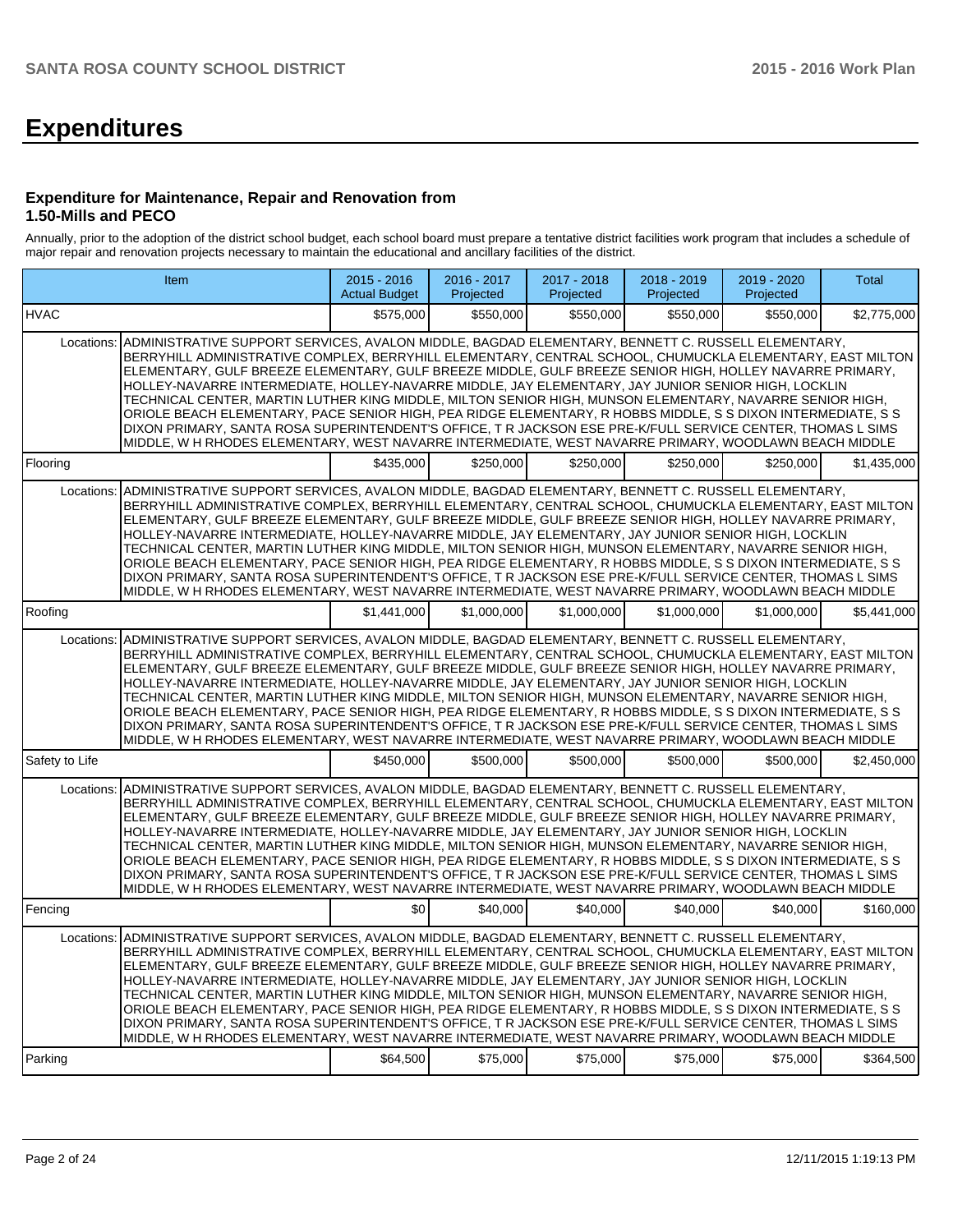| Locations:                       | ADMINISTRATIVE SUPPORT SERVICES, AVALON MIDDLE, BAGDAD ELEMENTARY, BENNETT C. RUSSELL ELEMENTARY,<br>BERRYHILL ADMINISTRATIVE COMPLEX, BERRYHILL ELEMENTARY, CENTRAL SCHOOL, CHUMUCKLA ELEMENTARY, EAST MILTON<br>ELEMENTARY, GULF BREEZE ELEMENTARY, GULF BREEZE MIDDLE, GULF BREEZE SENIOR HIGH, HOLLEY NAVARRE PRIMARY,<br>HOLLEY-NAVARRE INTERMEDIATE, HOLLEY-NAVARRE MIDDLE, JAY ELEMENTARY, JAY JUNIOR SENIOR HIGH, LOCKLIN<br>TECHNICAL CENTER, MARTIN LUTHER KING MIDDLE, MILTON SENIOR HIGH, MUNSON ELEMENTARY, NAVARRE SENIOR HIGH,<br>ORIOLE BEACH ELEMENTARY, PACE SENIOR HIGH, PEA RIDGE ELEMENTARY, R HOBBS MIDDLE, S S DIXON INTERMEDIATE, S S<br>DIXON PRIMARY, SANTA ROSA SUPERINTENDENT'S OFFICE, T R JACKSON ESE PRE-K/FULL SERVICE CENTER, THOMAS L SIMS<br>MIDDLE, W H RHODES ELEMENTARY, WEST NAVARRE INTERMEDIATE, WEST NAVARRE PRIMARY, WOODLAWN BEACH MIDDLE            |             |             |             |             |             |              |
|----------------------------------|--------------------------------------------------------------------------------------------------------------------------------------------------------------------------------------------------------------------------------------------------------------------------------------------------------------------------------------------------------------------------------------------------------------------------------------------------------------------------------------------------------------------------------------------------------------------------------------------------------------------------------------------------------------------------------------------------------------------------------------------------------------------------------------------------------------------------------------------------------------------------------------------------|-------------|-------------|-------------|-------------|-------------|--------------|
| Electrical                       |                                                                                                                                                                                                                                                                                                                                                                                                                                                                                                                                                                                                                                                                                                                                                                                                                                                                                                  | \$332,500   | \$150,000   | \$150,000   | \$150,000   | \$150,000   | \$932,500    |
| Locations:                       | ADMINISTRATIVE SUPPORT SERVICES, AVALON MIDDLE, BAGDAD ELEMENTARY, BENNETT C. RUSSELL ELEMENTARY,<br>BERRYHILL ADMINISTRATIVE COMPLEX, BERRYHILL ELEMENTARY, CENTRAL SCHOOL, CHUMUCKLA ELEMENTARY, EAST MILTON<br>ELEMENTARY, GULF BREEZE ELEMENTARY, GULF BREEZE MIDDLE, GULF BREEZE SENIOR HIGH, HOLLEY NAVARRE PRIMARY,<br>HOLLEY-NAVARRE INTERMEDIATE, HOLLEY-NAVARRE MIDDLE, JAY ELEMENTARY, JAY JUNIOR SENIOR HIGH, LOCKLIN<br>TECHNICAL CENTER. MARTIN LUTHER KING MIDDLE. MILTON SENIOR HIGH. MUNSON ELEMENTARY. NAVARRE SENIOR HIGH.<br>ORIOLE BEACH ELEMENTARY, PACE SENIOR HIGH, PEA RIDGE ELEMENTARY, R HOBBS MIDDLE, S S DIXON INTERMEDIATE, S S<br>DIXON PRIMARY, SANTA ROSA SUPERINTENDENT'S OFFICE, T R JACKSON ESE PRE-K/FULL SERVICE CENTER, THOMAS L SIMS<br>MIDDLE, W H RHODES ELEMENTARY, WEST NAVARRE INTERMEDIATE, WEST NAVARRE PRIMARY, WOODLAWN BEACH MIDDLE            |             |             |             |             |             |              |
| Fire Alarm                       |                                                                                                                                                                                                                                                                                                                                                                                                                                                                                                                                                                                                                                                                                                                                                                                                                                                                                                  | \$511.525   | \$15,000    | \$15,000    | \$15,000    | \$15,000    | \$571,525    |
| Locations:                       | ADMINISTRATIVE SUPPORT SERVICES, AVALON MIDDLE, BAGDAD ELEMENTARY, BENNETT C. RUSSELL ELEMENTARY,<br>BERRYHILL ADMINISTRATIVE COMPLEX, BERRYHILL ELEMENTARY, CENTRAL SCHOOL, CHUMUCKLA ELEMENTARY, EAST MILTON<br>ELEMENTARY, GULF BREEZE ELEMENTARY, GULF BREEZE MIDDLE, GULF BREEZE SENIOR HIGH, HOLLEY NAVARRE PRIMARY,<br>HOLLEY-NAVARRE INTERMEDIATE, HOLLEY-NAVARRE MIDDLE, JAY ELEMENTARY, JAY JUNIOR SENIOR HIGH, LOCKLIN<br>TECHNICAL CENTER, MARTIN LUTHER KING MIDDLE, MILTON SENIOR HIGH, MUNSON ELEMENTARY, NAVARRE SENIOR HIGH,<br>ORIOLE BEACH ELEMENTARY, PACE SENIOR HIGH, PEA RIDGE ELEMENTARY, R HOBBS MIDDLE, S S DIXON INTERMEDIATE, S S<br>DIXON PRIMARY, SANTA ROSA SUPERINTENDENT'S OFFICE, T R JACKSON ESE PRE-K/FULL SERVICE CENTER, THOMAS L SIMS<br>MIDDLE, W H RHODES ELEMENTARY, WEST NAVARRE INTERMEDIATE, WEST NAVARRE PRIMARY, WOODLAWN BEACH MIDDLE            |             |             |             |             |             |              |
| Telephone/Intercom System        |                                                                                                                                                                                                                                                                                                                                                                                                                                                                                                                                                                                                                                                                                                                                                                                                                                                                                                  | \$170,000   | \$25,000    | \$25,000    | \$25,000    | \$25,000    | \$270,000    |
|                                  | Locations: ADMINISTRATIVE SUPPORT SERVICES, AVALON MIDDLE, BAGDAD ELEMENTARY, BENNETT C. RUSSELL ELEMENTARY,<br>BERRYHILL ADMINISTRATIVE COMPLEX, BERRYHILL ELEMENTARY, CENTRAL SCHOOL, CHUMUCKLA ELEMENTARY, EAST MILTON<br>ELEMENTARY, GULF BREEZE ELEMENTARY, GULF BREEZE MIDDLE, GULF BREEZE SENIOR HIGH, HOLLEY NAVARRE PRIMARY,<br>HOLLEY-NAVARRE INTERMEDIATE, HOLLEY-NAVARRE MIDDLE, JAY ELEMENTARY, JAY JUNIOR SENIOR HIGH, LOCKLIN<br>TECHNICAL CENTER, MARTIN LUTHER KING MIDDLE, MILTON SENIOR HIGH, MUNSON ELEMENTARY, NAVARRE SENIOR HIGH,<br>ORIOLE BEACH ELEMENTARY, PACE SENIOR HIGH, PEA RIDGE ELEMENTARY, R HOBBS MIDDLE, S S DIXON INTERMEDIATE, S S<br>DIXON PRIMARY, SANTA ROSA SUPERINTENDENT'S OFFICE, T R JACKSON ESE PRE-K/FULL SERVICE CENTER, THOMAS L SIMS<br>MIDDLE, W H RHODES ELEMENTARY, WEST NAVARRE INTERMEDIATE, WEST NAVARRE PRIMARY, WOODLAWN BEACH MIDDLE |             |             |             |             |             |              |
| <b>Closed Circuit Television</b> |                                                                                                                                                                                                                                                                                                                                                                                                                                                                                                                                                                                                                                                                                                                                                                                                                                                                                                  | \$0         | \$0         | \$0         | \$0         | \$0         | \$0          |
|                                  | Locations: No Locations for this expenditure.                                                                                                                                                                                                                                                                                                                                                                                                                                                                                                                                                                                                                                                                                                                                                                                                                                                    |             |             |             |             |             |              |
| Paint                            |                                                                                                                                                                                                                                                                                                                                                                                                                                                                                                                                                                                                                                                                                                                                                                                                                                                                                                  | \$120,500   | \$125,000   | \$125,000   | \$125,000   | \$125,000   | \$620,500    |
|                                  | Locations: ADMINISTRATIVE SUPPORT SERVICES, AVALON MIDDLE, BAGDAD ELEMENTARY, BENNETT C. RUSSELL ELEMENTARY,<br>BERRYHILL ADMINISTRATIVE COMPLEX, BERRYHILL ELEMENTARY, CENTRAL SCHOOL, CHUMUCKLA ELEMENTARY, EAST MILTON<br>ELEMENTARY, GULF BREEZE ELEMENTARY, GULF BREEZE MIDDLE, GULF BREEZE SENIOR HIGH, HOLLEY NAVARRE PRIMARY,<br>HOLLEY-NAVARRE INTERMEDIATE, HOLLEY-NAVARRE MIDDLE, JAY ELEMENTARY, JAY JUNIOR SENIOR HIGH, LOCKLIN<br>TECHNICAL CENTER, MARTIN LUTHER KING MIDDLE, MILTON SENIOR HIGH, MUNSON ELEMENTARY, NAVARRE SENIOR HIGH,<br>ORIOLE BEACH ELEMENTARY, PACE SENIOR HIGH, PEA RIDGE ELEMENTARY, R HOBBS MIDDLE, S S DIXON INTERMEDIATE, S S<br>DIXON PRIMARY, SANTA ROSA SUPERINTENDENT'S OFFICE, T R JACKSON ESE PRE-K/FULL SERVICE CENTER, THOMAS L SIMS<br>MIDDLE, W H RHODES ELEMENTARY, WEST NAVARRE INTERMEDIATE, WEST NAVARRE PRIMARY, WOODLAWN BEACH MIDDLE |             |             |             |             |             |              |
| Maintenance/Repair               |                                                                                                                                                                                                                                                                                                                                                                                                                                                                                                                                                                                                                                                                                                                                                                                                                                                                                                  | \$42,000    | \$40,000    | \$40,000    | \$40,000    | \$40,000    | \$202,000    |
| Locations:                       | ADMINISTRATIVE SUPPORT SERVICES, AVALON MIDDLE, BAGDAD ELEMENTARY, BENNETT C. RUSSELL ELEMENTARY,<br>BERRYHILL ADMINISTRATIVE COMPLEX, BERRYHILL ELEMENTARY, CENTRAL SCHOOL, CHUMUCKLA ELEMENTARY, EAST MILTON<br>ELEMENTARY, GULF BREEZE ELEMENTARY, GULF BREEZE MIDDLE, GULF BREEZE SENIOR HIGH, HOLLEY NAVARRE PRIMARY,<br>HOLLEY-NAVARRE INTERMEDIATE, HOLLEY-NAVARRE MIDDLE, JAY ELEMENTARY, JAY JUNIOR SENIOR HIGH, LOCKLIN<br>TECHNICAL CENTER, MARTIN LUTHER KING MIDDLE, MILTON SENIOR HIGH, MUNSON ELEMENTARY, NAVARRE SENIOR HIGH,<br>ORIOLE BEACH ELEMENTARY, PACE SENIOR HIGH, PEA RIDGE ELEMENTARY, R HOBBS MIDDLE, S S DIXON INTERMEDIATE, S S<br>DIXON PRIMARY, SANTA ROSA SUPERINTENDENT'S OFFICE, T R JACKSON ESE PRE-K/FULL SERVICE CENTER, THOMAS L SIMS<br>MIDDLE, W H RHODES ELEMENTARY, WEST NAVARRE INTERMEDIATE, WEST NAVARRE PRIMARY, WOODLAWN BEACH MIDDLE            |             |             |             |             |             |              |
|                                  | Sub Total:                                                                                                                                                                                                                                                                                                                                                                                                                                                                                                                                                                                                                                                                                                                                                                                                                                                                                       | \$4,142,025 | \$2,770,000 | \$2,770,000 | \$2,770,000 | \$2,770,000 | \$15,222,025 |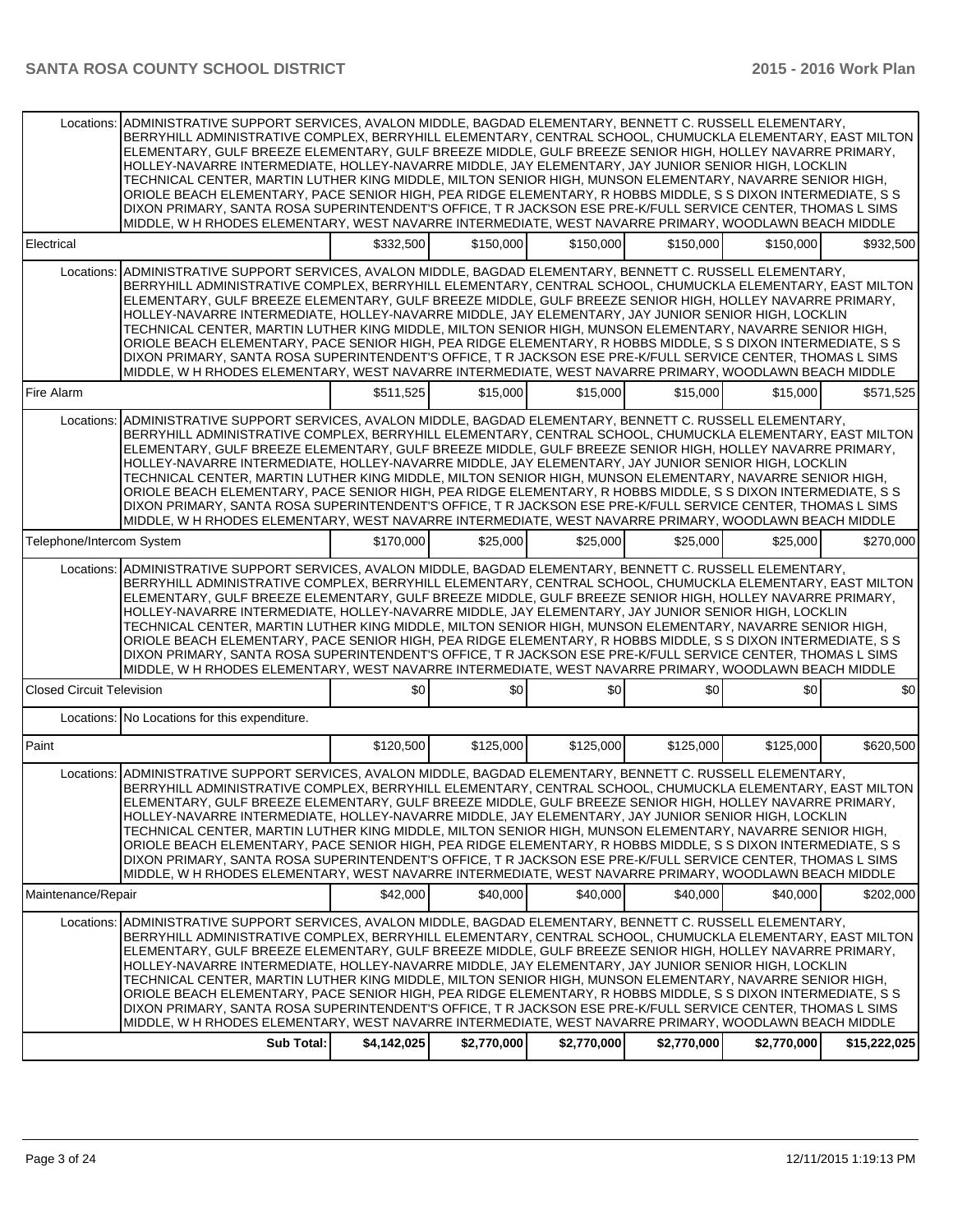| <b>PECO Maintenance Expenditures</b> | \$426,885   | \$597,639   | \$664,259   | \$787,276   | \$850,649   | \$3,326,708       |
|--------------------------------------|-------------|-------------|-------------|-------------|-------------|-------------------|
| 1.50 Mill Sub Total:                 | \$3,715,140 | \$2,172,361 | \$2,105,741 | \$1.982.724 | \$1,919,351 | 1,895,317<br>\$11 |

No items have been specified.

| Total:<br>.142.025<br>\$4.1 | \$2,770,000 | \$2.770.000 | \$2.770.000<br>52.I | \$2.770.000 | \$15,222,025 |
|-----------------------------|-------------|-------------|---------------------|-------------|--------------|
|-----------------------------|-------------|-------------|---------------------|-------------|--------------|

### **Local 1.50 Mill Expenditure For Maintenance, Repair and Renovation**

Anticipated expenditures expected from local funding sources over the years covered by the current work plan.

| Item                                                         | $2015 - 2016$<br><b>Actual Budget</b> | 2016 - 2017<br>Projected | 2017 - 2018<br>Projected | 2018 - 2019<br>Projected | 2019 - 2020<br>Projected | <b>Total</b> |
|--------------------------------------------------------------|---------------------------------------|--------------------------|--------------------------|--------------------------|--------------------------|--------------|
| Remaining Maint and Repair from 1.5 Mills                    | \$3,715,140                           | \$2,172,361              | \$2,105,741              | \$1,982,724              | \$1,919,351              | \$11,895,317 |
| Maintenance/Repair Salaries                                  | \$0                                   | \$0                      | \$0                      | \$0                      | \$0                      | \$0          |
| <b>School Bus Purchases</b>                                  | \$1,445,193                           | \$1,463,816              | \$1,457,263              | \$1,460,000              | \$1,460,000              | \$7,286,272  |
| Other Vehicle Purchases                                      | \$0                                   | \$0                      | \$0                      | \$0                      | \$0                      | \$0          |
| Capital Outlay Equipment                                     | \$1,054,023                           | \$1,300,000              | \$1,300,000              | \$1,300,000              | \$1,300,000              | \$6,254,023  |
| Rent/Lease Payments                                          | \$14,750                              | \$14,750                 | \$0                      | \$0                      | \$0                      | \$29,500     |
| <b>COP Debt Service</b>                                      | \$3,487,966                           | \$3,488,185              | \$3,403,954              | \$3,405,647              | \$3,397,351              | \$17,183,103 |
| Rent/Lease Relocatables                                      | \$50,000                              | \$100,000                | \$100,000                | \$100,000                | \$100,000                | \$450,000    |
| <b>Environmental Problems</b>                                | \$182,500                             | \$50,000                 | \$50,000                 | \$50,000                 | \$50,000                 | \$382,500    |
| s.1011.14 Debt Service                                       | \$0                                   | \$0                      | \$0                      | \$0                      | \$0                      | \$0          |
| Special Facilities Construction Account                      | \$0                                   | \$0                      | \$0                      | \$0                      | \$0                      | \$0          |
| Premiums for Property Casualty Insurance - 1011.71<br>(4a,b) | \$968,565                             | \$970,000                | \$970,000                | \$970,000                | \$970,000                | \$4,848,565  |
| Qualified School Construction Bonds (QSCB)                   | \$0                                   | \$0                      | \$0                      | \$0                      | \$0                      | \$0          |
| Qualified Zone Academy Bonds (QZAB)                          | \$0                                   | \$0                      | \$0                      | \$0                      | \$0                      | \$0          |
| Other Paving (basketball, track, etc)                        | \$137,500                             | \$50,000                 | \$50,000                 | \$50,000                 | \$50,000                 | \$337,500    |
| <b>Restroom Renovations</b>                                  | \$10,000                              | \$50,000                 | \$50,000                 | \$50,000                 | \$50,000                 | \$210,000    |
| Maint. of Walkways & Awnings                                 | \$43,000                              | \$100,000                | \$100,000                | \$100,000                | \$100,000                | \$443,000    |
| Whiteboards                                                  | \$50,000                              | \$50,000                 | \$50,000                 | \$50,000                 | \$50,000                 | \$250,000    |
| Technological Infrastructure                                 | \$1,000,000                           | \$1,000,000              | \$1,000,000              | \$1,000,000              | \$1,000,000              | \$5,000,000  |
| Cabinets                                                     | \$87,500                              | \$40,000                 | \$40,000                 | \$40,000                 | \$40,000                 | \$247,500    |
| <b>Relocating of Portables</b>                               | \$50,000                              | \$50,000                 | \$50,000                 | \$50,000                 | \$50,000                 | \$250,000    |
| Security Improvements                                        | \$260,000                             | \$150,000                | \$150,000                | \$150,000                | \$150,000                | \$860,000    |
| <b>Classroom Renovations</b>                                 | \$200,000                             | \$100,000                | \$100,000                | \$100,000                | \$100,000                | \$600,000    |
| Replair/Replace Doors/Windows                                | \$150,000                             | \$100,000                | \$100,000                | \$100,000                | \$100,000                | \$550,000    |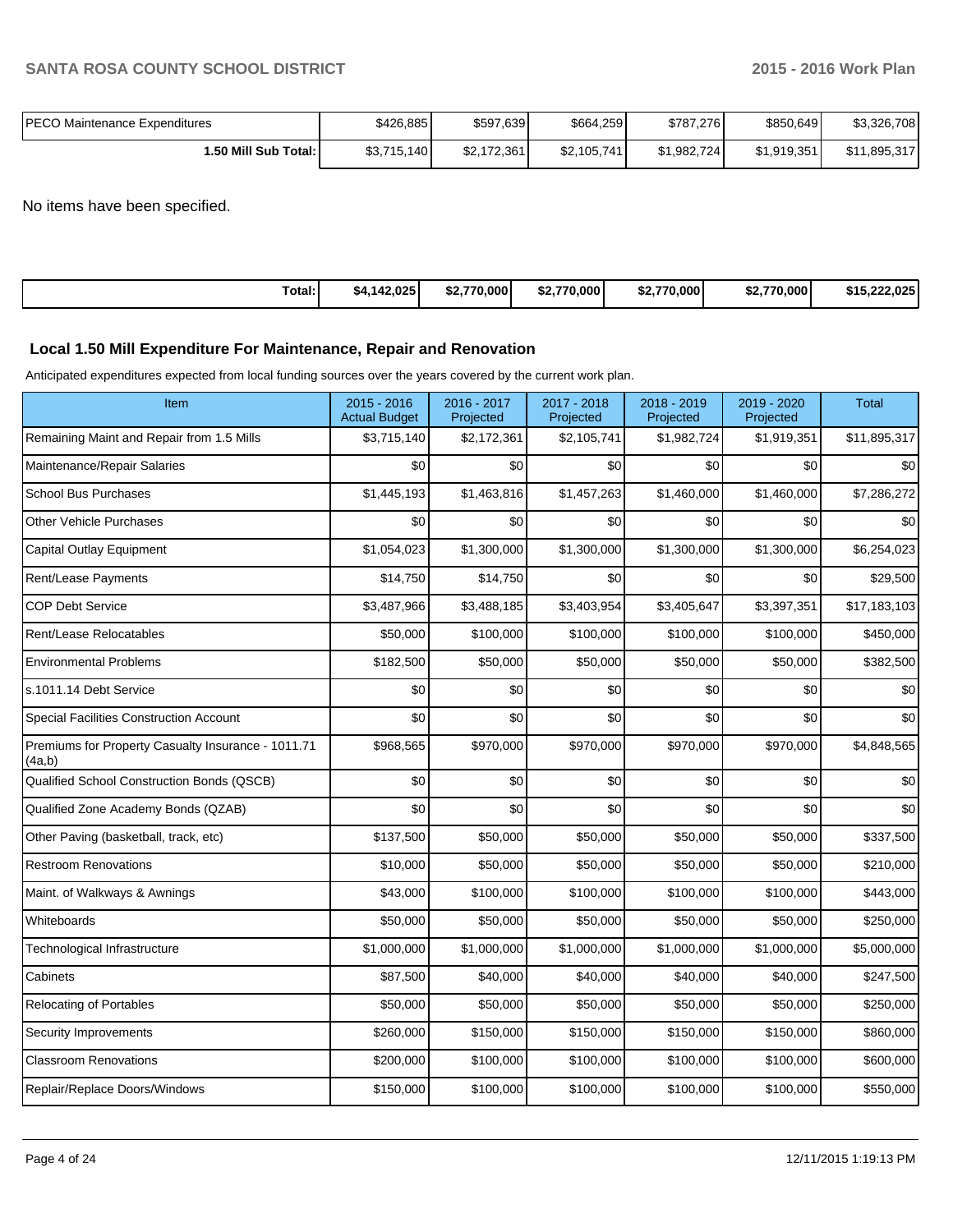| Playground/P.E. Improvements     | \$70,000     | \$50,000     | \$50,000     | \$50,000     | \$50,000     | \$270,000    |
|----------------------------------|--------------|--------------|--------------|--------------|--------------|--------------|
| <b>Local Expenditure Totals:</b> | \$12,976,137 | \$11,299,112 | \$11.126.958 | \$11.008.371 | \$10,936,702 | \$57,347,280 |

# **Revenue**

### **1.50 Mill Revenue Source**

Schedule of Estimated Capital Outlay Revenue from each currently approved source which is estimated to be available for expenditures on the projects included in the tentative district facilities work program. All amounts are NET after considering carryover balances, interest earned, new COP's, 1011.14 and 1011.15 loans, etc. Districts cannot use 1.5-Mill funds for salaries except for those explicitly associated with maintenance/repair projects. (1011.71 (5), F.S.)

| Item                                                                             | Fund | $2015 - 2016$<br><b>Actual Value</b> | $2016 - 2017$<br>Projected | 2017 - 2018<br>Projected | $2018 - 2019$<br>Projected | $2019 - 2020$<br>Projected | Total            |
|----------------------------------------------------------------------------------|------|--------------------------------------|----------------------------|--------------------------|----------------------------|----------------------------|------------------|
| (1) Non-exempt property<br>assessed valuation                                    |      | \$9,065,139,904                      | \$9,470,726,198            | \$10,082,694,469         | \$10,744,116,705           | \$11,475,205,538           | \$50,837,882,814 |
| (2) The Millege projected for<br>discretionary capital outlay per<br>ls.1011.71  |      | 1.40                                 | 1.40 l                     | 1.40                     | 1.40                       | 1.40                       |                  |
| (3) Full value of the 1.50-Mill<br>discretionary capital outlay per<br>s.1011.71 |      | \$15,229,435                         | \$15,910,820               | \$16,938,927             | \$18,050,116               | \$19,278,345               | \$85,407,643     |
| $(4)$ Value of the portion of the 1.50<br>-Mill ACTUALLY levied                  | 370  | \$12,183,548                         | \$12,728,656               | \$13,551,141             | \$14,440,093               | \$15,422,676               | \$68,326,114     |
| $(5)$ Difference of lines (3) and (4)                                            |      | \$3,045,887                          | \$3,182,164                | \$3,387,786              | \$3,610,023                | \$3,855,669                | \$17,081,529     |

## **PECO Revenue Source**

The figure in the row designated "PECO Maintenance" will be subtracted from funds available for new construction because PECO maintenance dollars cannot be used for new construction.

| <b>Item</b>                           | Fund | $2015 - 2016$<br><b>Actual Budget</b> | 2016 - 2017<br>Projected | 2017 - 2018<br>Projected | $2018 - 2019$<br>Projected | $2019 - 2020$<br>Projected | Total       |
|---------------------------------------|------|---------------------------------------|--------------------------|--------------------------|----------------------------|----------------------------|-------------|
| IPECO New Construction                | 340  | \$O I                                 | \$0                      | \$0                      | \$0 I                      | \$0                        | \$0         |
| <b>IPECO Maintenance Expenditures</b> |      | \$426.885                             | \$597.639                | \$664.259                | \$787.276                  | \$850.649                  | \$3,326,708 |
|                                       |      | \$426.885                             | \$597.639                | \$664.259                | \$787.276                  | \$850.649                  | \$3,326,708 |

## **CO & DS Revenue Source**

Revenue from Capital Outlay and Debt Service funds.

| <b>Item</b>                                        | Fund | $2015 - 2016$<br><b>Actual Budget</b> | $2016 - 2017$<br>Projected | $2017 - 2018$<br>Projected | $2018 - 2019$<br>Projected | $2019 - 2020$<br>Projected | Total     |
|----------------------------------------------------|------|---------------------------------------|----------------------------|----------------------------|----------------------------|----------------------------|-----------|
| ICO & DS Cash Flow-through<br><b>I</b> Distributed | 360  | \$178.317                             | \$178.317                  | \$178.317                  | \$178.317                  | \$178,317                  | \$891.585 |
| ICO & DS Interest on<br>Undistributed CO           | 360  | \$6,548                               | \$6,548                    | \$6,548                    | \$6.548                    | \$6,548                    | \$32,740  |
|                                                    |      | \$184.865                             | \$184.865                  | \$184.865                  | \$184.865                  | \$184.865                  | \$924,325 |

### **Fair Share Revenue Source**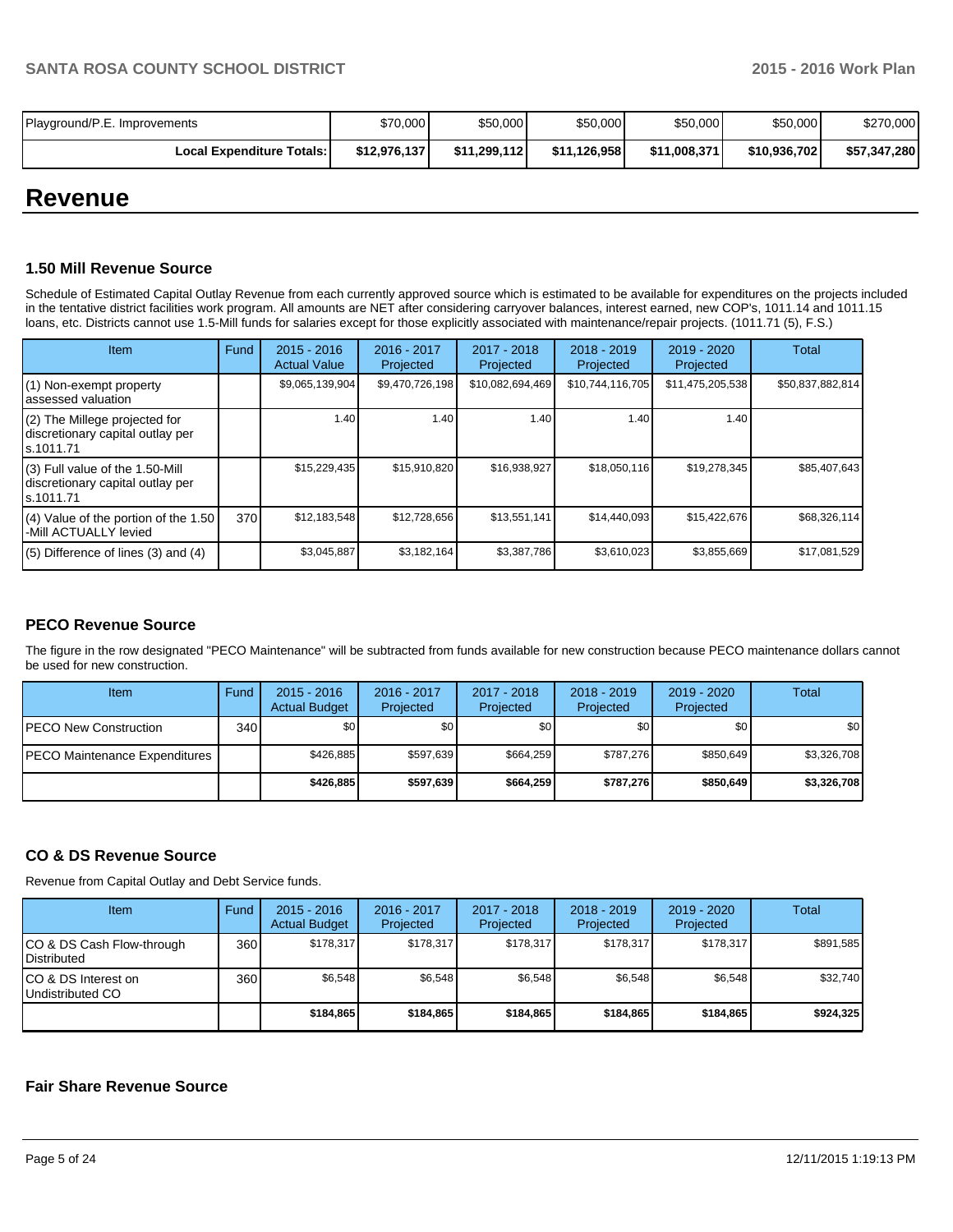All legally binding commitments for proportionate fair-share mitigation for impacts on public school facilities must be included in the 5-year district work program.

Nothing reported for this section.

# **Sales Surtax Referendum**

Specific information about any referendum for a 1-cent or ½-cent surtax referendum during the previous year.

No **Did the school district hold a surtax referendum during the past fiscal year 2014 - 2015?**

### **Additional Revenue Source**

Any additional revenue sources

| Item                                                                                                   | $2015 - 2016$<br><b>Actual Value</b> | 2016 - 2017<br>Projected | 2017 - 2018<br>Projected | 2018 - 2019<br>Projected | 2019 - 2020<br>Projected | <b>Total</b> |
|--------------------------------------------------------------------------------------------------------|--------------------------------------|--------------------------|--------------------------|--------------------------|--------------------------|--------------|
| Proceeds from a s.1011.14/15 F.S. Loans                                                                | \$0                                  | \$0                      | \$0                      | \$0                      | \$0                      | \$0          |
| District Bonds - Voted local bond<br>referendum proceeds per s.9, Art VII<br><b>State Constitution</b> | \$0                                  | \$0                      | \$0                      | \$0                      | \$0                      | \$0          |
| Proceeds from Special Act Bonds                                                                        | \$0                                  | \$0                      | \$0                      | \$0                      | \$0                      | \$0          |
| Estimated Revenue from CO & DS Bond<br>Sale                                                            | \$0                                  | \$0                      | \$0                      | \$0                      | \$0                      | \$0          |
| Proceeds from Voted Capital<br>Improvements millage                                                    | \$0                                  | \$0                      | \$0                      | \$0                      | \$0                      | \$0          |
| Other Revenue for Other Capital Projects                                                               | \$0                                  | \$0                      | \$0                      | \$0                      | \$0                      | \$0          |
| Proceeds from 1/2 cent sales surtax<br>authorized by school board                                      | \$7,300,428                          | \$7,300,000              | \$7,300,000              | \$7,300,000              | \$7,300,000              | \$36,500,428 |
| Proceeds from local governmental<br>infrastructure sales surtax                                        | \$0                                  | \$0                      | \$0                      | \$0                      | \$0                      | \$0          |
| Proceeds from Certificates of<br>Participation (COP's) Sale                                            | \$0                                  | \$0                      | \$0                      | \$0                      | \$0                      | \$0          |
| Classrooms First Bond proceeds amount<br>authorized in FY 1997-98                                      | \$0                                  | \$0                      | \$0                      | \$0                      | \$0                      | \$0          |
| Classrooms for Kids                                                                                    | \$0                                  | \$0                      | \$0                      | \$0                      | \$0                      | \$0          |
| <b>District Equity Recognition</b>                                                                     | \$0                                  | \$0                      | \$0                      | \$0                      | \$0                      | \$0          |
| <b>Federal Grants</b>                                                                                  | \$0                                  | \$0                      | \$0                      | \$0                      | \$0                      | \$0          |
| Proportionate share mitigation (actual<br>cash revenue only, not in kind donations)                    | \$0                                  | \$0                      | \$0                      | \$0                      | \$0                      | \$0          |
| Impact fees received                                                                                   | \$0                                  | \$0                      | \$0                      | \$0                      | \$0                      | \$0          |
| Private donations                                                                                      | \$0                                  | \$0                      | \$0                      | \$0                      | \$0                      | \$0          |
| Grants from local governments or not-for-<br>profit organizations                                      | \$0                                  | \$0                      | \$0                      | \$0                      | \$0                      | \$0          |
| Interest, Including Profit On Investment                                                               | \$0                                  | \$0                      | \$0                      | \$0                      | \$0                      | \$0          |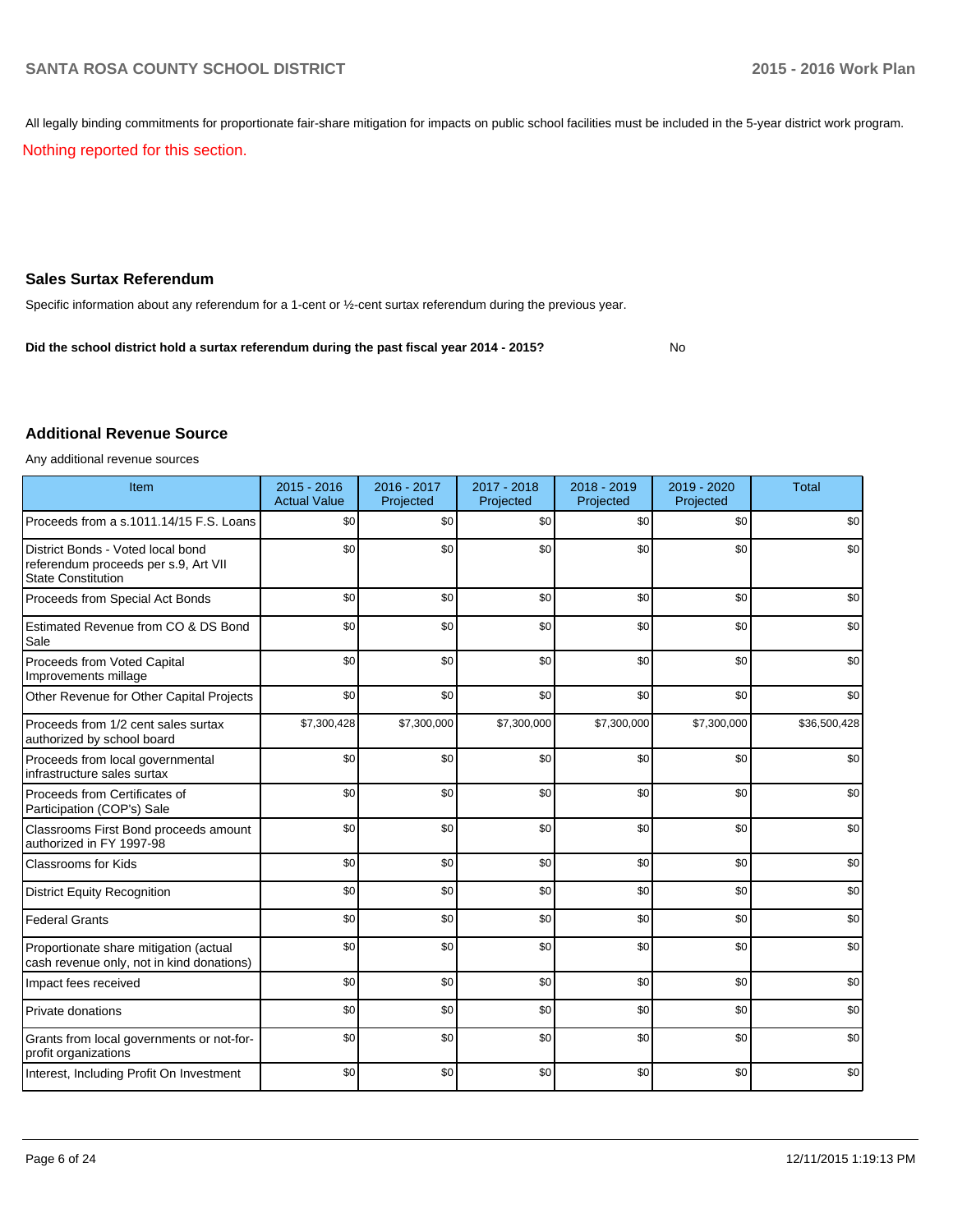| Revenue from Bonds pledging proceeds<br>Ifrom 1 cent or 1/2 cent Sales Surtax                                        | \$0           | \$0          | \$0         | \$0          | \$0           | \$0           |
|----------------------------------------------------------------------------------------------------------------------|---------------|--------------|-------------|--------------|---------------|---------------|
| l Total Fund Balance Carried Forward                                                                                 | \$17,905,933  | \$4,138,692  | \$354,259   | \$902,532    | \$314,136     | \$23,615,552  |
| General Capital Outlay Obligated Fund<br><b>Balance Carried Forward From Total</b><br>l Fund Balance Carried Forward | (\$9,566,061) | \$0          | \$0         | \$0          | \$0           | (\$9,566,061) |
| Special Facilities Construction Account                                                                              | \$0           | \$0          | \$0         | \$0          | \$0           | \$0           |
| One Cent - 1/2 Cent Sales Surtax Debt<br>l Service From Total Fund Balance Carried<br><b>IForward</b>                | \$0           | \$0          | \$0         | \$0          | \$0           | \$0           |
| Capital Outlay Projects Funds Balance<br>l Carried Forward From Total Fund<br>Balance Carried Forward                | (\$4,138,692) | (\$354,259)  | (\$902,532) | (\$314, 136) | (\$1,309,441) | (\$7,019,060) |
| Local Capital Improvement Fund (Fd 390)                                                                              | \$300,012     | \$300,000    | \$300,000   | \$300,000    | \$300,000     | \$1,500,012   |
| Budgeted Revenue Variance                                                                                            | \$206,104     | \$0          | \$0         | \$0          | \$0           | \$206,104     |
| Subtotal                                                                                                             | \$12,007,724  | \$11,384,433 | \$7,051,727 | \$8,188,396  | \$6,604,695   | \$45,236,975  |

# **Total Revenue Summary**

| <b>Item Name</b>                                            | $2015 - 2016$<br><b>Budget</b> | 2016 - 2017<br>Projected | 2017 - 2018<br>Projected | $2018 - 2019$<br>Projected | 2019 - 2020<br>Projected | <b>Five Year Total</b> |
|-------------------------------------------------------------|--------------------------------|--------------------------|--------------------------|----------------------------|--------------------------|------------------------|
| Local 1.5 Mill Discretionary Capital Outlay<br>l Revenue    | \$12,183,548                   | \$12,728,656             | \$13,551,141             | \$14.440.093               | \$15,422,676             | \$68,326,114           |
| IPECO and 1.5 Mill Maint and Other 1.5<br>Mill Expenditures | (\$12,976,137)                 | (\$11,299,112)           | (\$11, 126, 958)         | (\$11,008,371)             | (\$10,936,702)           | $(\$57,347,280)$       |
| <b>IPECO Maintenance Revenue</b>                            | \$426.885                      | \$597,639                | \$664.259                | \$787.276                  | \$850.649                | \$3,326,708            |
| Available 1.50 Mill for New<br><b>Construction</b>          | (S792,589)                     | \$1,429,544              | \$2,424,183              | \$3,431,722                | \$4,485,974              | \$10,978,834           |

| <b>Item Name</b>                      | $2015 - 2016$<br><b>Budget</b> | 2016 - 2017<br>Projected | 2017 - 2018<br>Projected | 2018 - 2019<br>Projected | 2019 - 2020<br>Projected | <b>Five Year Total</b> |
|---------------------------------------|--------------------------------|--------------------------|--------------------------|--------------------------|--------------------------|------------------------|
| ICO & DS Revenue                      | \$184,865                      | \$184,865                | \$184,865                | \$184,865                | \$184,865                | \$924,325              |
| <b>IPECO New Construction Revenue</b> | \$0                            | \$0                      | \$0                      | \$0                      | \$0                      | \$0 <sub>1</sub>       |
| IOther/Additional Revenue             | \$12,007,724                   | \$11,384,433             | \$7,051,727              | \$8,188,396              | \$6,604,695              | \$45,236,975           |
| <b>Total Additional Revenuel</b>      | \$12,192,589                   | \$11,569,298             | \$7,236,592              | \$8,373,261              | \$6,789,560              | \$46,161,300           |
| <b>Total Available Revenue</b>        | \$11,400,000                   | \$12,998,842             | \$9,660,775              | \$11,804,983             | \$11,275,534             | \$57,140,134           |

# **Project Schedules**

# **Capacity Project Schedules**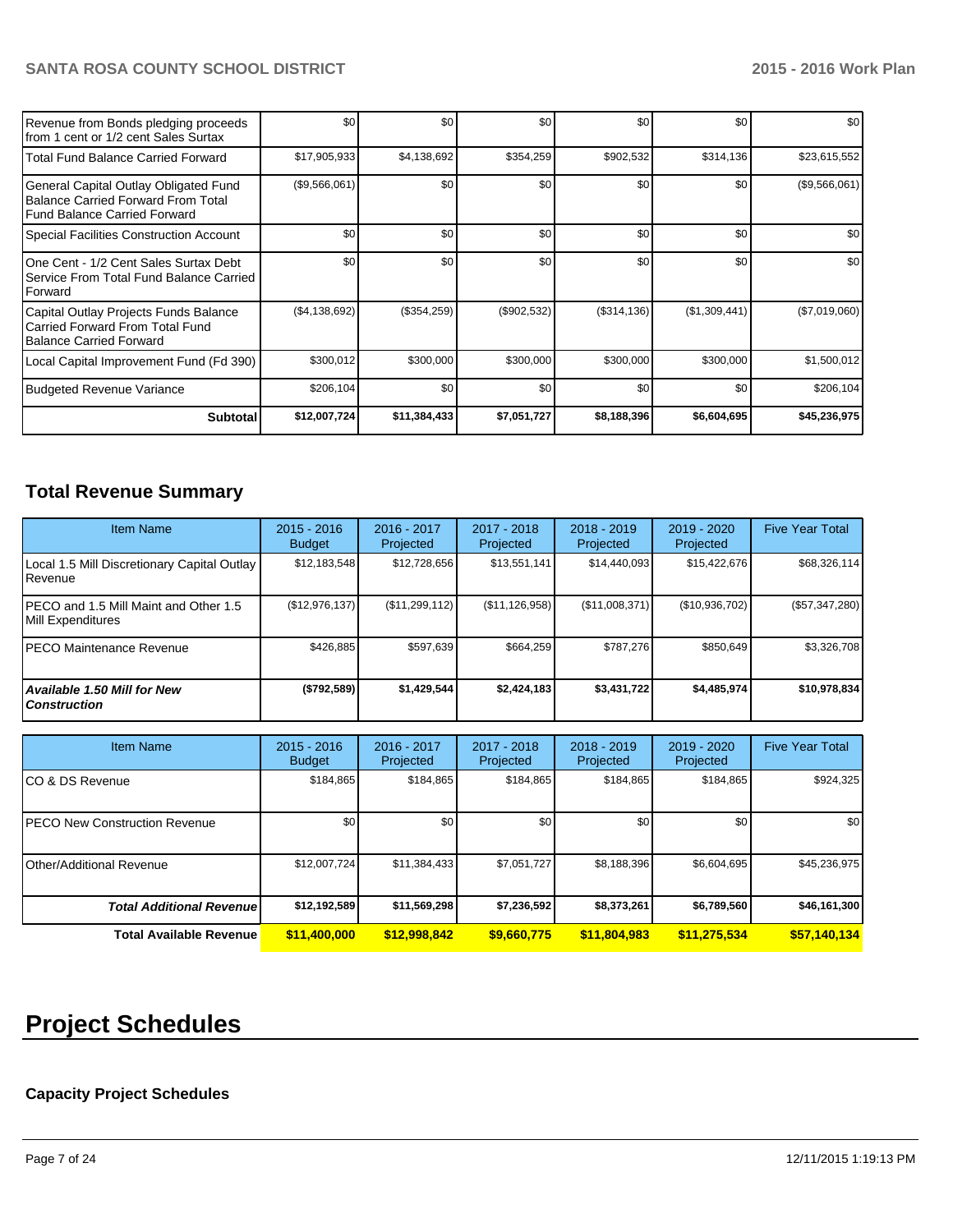A schedule of capital outlay projects necessary to ensure the availability of satisfactory classrooms for the projected student enrollment in K-12 programs.

| <b>Project Description</b>                                                                                                                                                              | Location                                                 |                          | 2015 - 2016    | 2016 - 2017 | 2017 - 2018 | 2018 - 2019 | 2019 - 2020    | <b>Total</b>  | <b>Funded</b> |
|-----------------------------------------------------------------------------------------------------------------------------------------------------------------------------------------|----------------------------------------------------------|--------------------------|----------------|-------------|-------------|-------------|----------------|---------------|---------------|
| Remodel 6<br>Classrooms into<br>Resource Rooms,<br>Skills Lab, and ESE<br>Full-time Rooms<br>(unfunded)                                                                                 | <b>BENNETT C.</b><br><b>RUSSELL</b><br><b>ELEMENTARY</b> | Planned<br>Cost:         | \$0            | \$0         | \$468,300   | \$0         | \$0            | \$468,300 No  |               |
|                                                                                                                                                                                         |                                                          | <b>Student Stations:</b> | 0              | $\mathbf 0$ | $-92$       | 0           | 0              | $-92$         |               |
|                                                                                                                                                                                         |                                                          | <b>Total Classrooms:</b> | 0              | 0           | 0           | 0           | 0              | $\Omega$      |               |
|                                                                                                                                                                                         |                                                          | Gross Sq Ft:             | 0              | 0           | 5,575       | 0           | 0              | 5,575         |               |
| Remodel Clsrms into<br>Resource Room, &<br><b>ESE Resource Room</b><br>(unfunded)                                                                                                       | <b>BERRYHILL</b><br><b>ELEMENTARY</b>                    | Planned<br>Cost:         | \$0            | \$0         | \$140,000   | \$0         | \$0            | \$140,000 No  |               |
|                                                                                                                                                                                         |                                                          | <b>Student Stations:</b> | $\mathbf 0$    | $\mathbf 0$ | $-36$       | 0           | 0              | $-36$         |               |
|                                                                                                                                                                                         |                                                          | <b>Total Classrooms:</b> | $\mathbf 0$    | $\mathbf 0$ | 0           | 0           | 0              | $\Omega$      |               |
|                                                                                                                                                                                         |                                                          | Gross Sq Ft:             | 0              | $\mathbf 0$ | 1,944       | 0           | 0              | 1,944         |               |
| Remodel 3 Clsrms<br>into Resource<br>Rooms, & ESE<br>Resource Rooms;<br>Remodel 2 Clsrms<br>into ESE Full-time<br>Clsrm & ESE<br>Itinerant Space<br>(unfunded)                          | S S DIXON<br><b>INTERMEDIATE</b>                         | Planned<br>Cost:         | \$0            | \$247,716   | \$136,080   | \$0         | \$0            | \$383,796 No  |               |
|                                                                                                                                                                                         |                                                          | <b>Student Stations:</b> | $\mathbf 0$    | $-66$       | $-34$       | 0           | 0              | $-100$        |               |
|                                                                                                                                                                                         |                                                          | <b>Total Classrooms:</b> | 0              | 0           | 0           | 0           | 0              | $\Omega$      |               |
|                                                                                                                                                                                         |                                                          | Gross Sq Ft:             | 0              | 2,949       | 1,620       | 0           | 0              | 4,569         |               |
| New Clsrm, Skills<br>Lab, ESE Part-time<br>Rm & Full-time Rm<br>$(2016-17)$                                                                                                             | S S DIXON<br><b>PRIMARY</b>                              | Planned<br>Cost:         | \$0            | \$923,597   | \$0         | \$0         | \$0            | \$923,597 Yes |               |
|                                                                                                                                                                                         |                                                          | <b>Student Stations:</b> | 0              | 43          | 0           | 0           | 0              | 43            |               |
|                                                                                                                                                                                         |                                                          | <b>Total Classrooms:</b> |                |             |             |             |                |               |               |
|                                                                                                                                                                                         |                                                          | Gross Sq Ft:             | $\overline{0}$ | 4,669       | 0           | 0           | 0              | 4,669         |               |
| Remodel Clsrms into<br>Primary Space,<br>Mech. Rm, Storage<br>Rms, & Restrm;<br>Remodel Clsrms into<br>Resource Rms, ESE<br>Resource Rms, &<br><b>ESE Itinerant Space</b><br>(unfunded) | <b>EAST MILTON</b><br><b>ELEMENTARY</b>                  | Planned<br>Cost:         | \$0            | \$386,148   | \$374,472   | \$0         | \$0            | \$760,620 No  |               |
|                                                                                                                                                                                         |                                                          | <b>Student Stations:</b> | $\mathbf 0$    | $-16$       | $-88$       | 0           | 0              | $-104$        |               |
|                                                                                                                                                                                         |                                                          | Total Classrooms:        | $\pmb{0}$      | $\mathbf 0$ | 0           | 0           | 0              | $\Omega$      |               |
|                                                                                                                                                                                         |                                                          | Gross Sq Ft:             | $\overline{0}$ | 4,597       | 4,458       | 0           | $\overline{0}$ | 9,055         |               |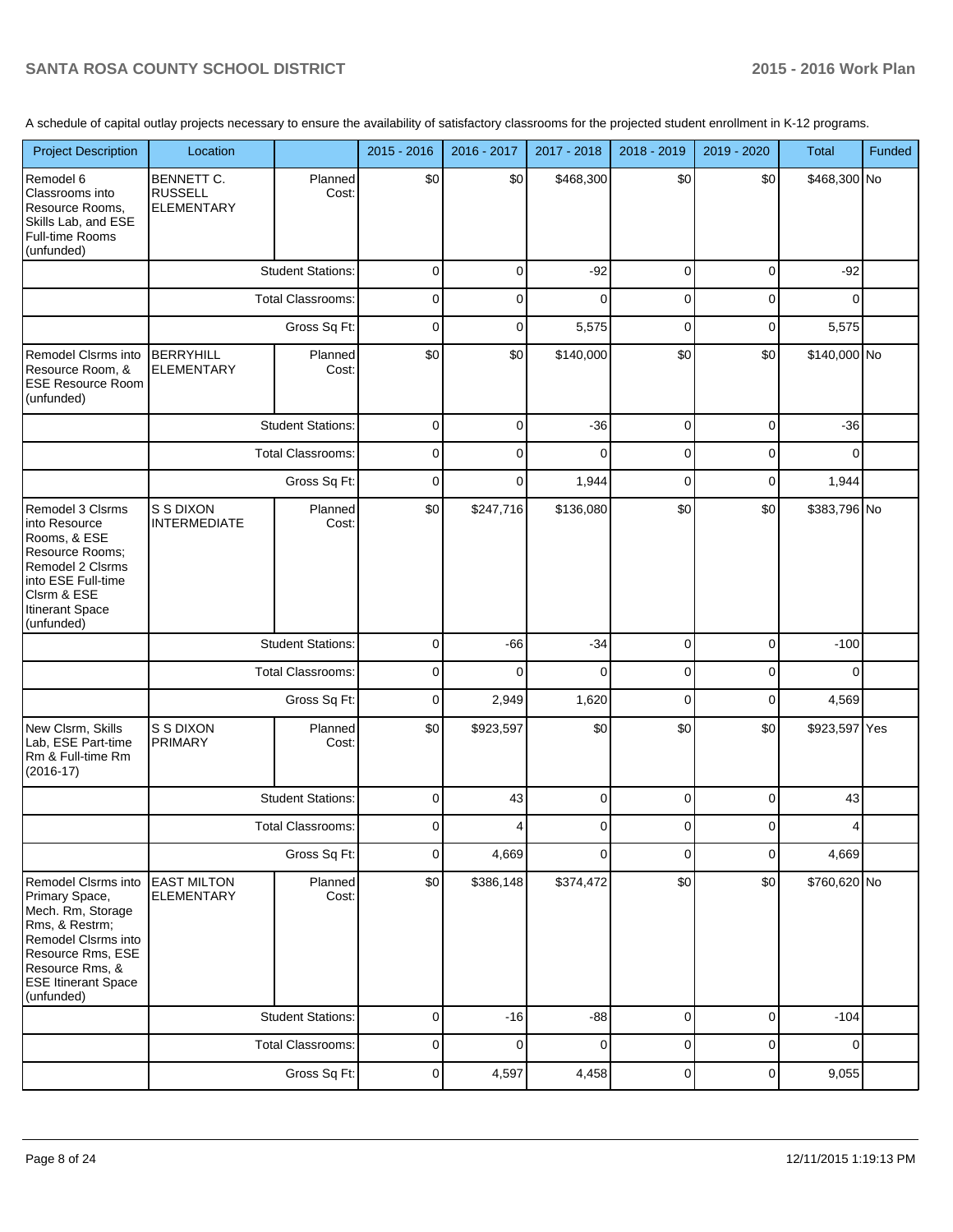| Remove 2 Leased<br>Relocatables;<br>Remodel Clsrms into<br>Resource Rms, ESE<br>Part-time & Full-time<br>Rms, ESE Itinerant,<br>Storage, & Restrms<br>(unfunded)                                                                | HOLLEY-NAVARRE<br><b>INTERMEDIATE</b>   | Planned<br>Cost:         | \$0            | \$50,000       | \$389,676    | \$0         | \$0         | \$439,676 No    |  |
|---------------------------------------------------------------------------------------------------------------------------------------------------------------------------------------------------------------------------------|-----------------------------------------|--------------------------|----------------|----------------|--------------|-------------|-------------|-----------------|--|
|                                                                                                                                                                                                                                 |                                         | <b>Student Stations:</b> | 0              | $-44$          | $-85$        | 0           | 0           | $-129$          |  |
|                                                                                                                                                                                                                                 |                                         | <b>Total Classrooms:</b> | 0              | $-2$           | $\Omega$     | 0           | $\mathbf 0$ | $-2$            |  |
|                                                                                                                                                                                                                                 |                                         | Gross Sq Ft:             | 0              | $-2,788$       | 4,639        | 0           | 0           | 1,851           |  |
| Remodel Clsrm into<br><b>ESE Resource &amp;</b><br>Itinerant Space<br>(unfunded)                                                                                                                                                | <b>HOLLEY NAVARRE</b><br><b>PRIMARY</b> | Planned<br>Cost:         | \$0            | \$0            | \$0          | \$60,984    | \$0         | \$60,984 No     |  |
|                                                                                                                                                                                                                                 |                                         | <b>Student Stations:</b> | $\overline{0}$ | 0              | 0            | $-18$       | 0           | $-18$           |  |
|                                                                                                                                                                                                                                 |                                         | Total Classrooms:        | 0              | $\Omega$       | $\mathbf{0}$ | $\Omega$    | 0           | $\Omega$        |  |
|                                                                                                                                                                                                                                 |                                         | Gross Sq Ft:             | $\overline{0}$ | $\Omega$       | $\mathbf{0}$ | 726         | 0           | 726             |  |
| Demolish Bldg 4<br>(2016-17); New 2 Pri<br>Clsrms, ESE Part-<br>time & 2 ESE<br><b>Fulltime Clsrms</b><br>(2017-18); Demolish<br>portion of Bldg 1<br>$(2018-19)$                                                               | <b>JAY ELEMENTARY</b>                   | Planned<br>Cost:         | \$0            | \$946,344      | \$1,300,000  | \$1,141,476 | \$0         | \$3,387,820 Yes |  |
|                                                                                                                                                                                                                                 |                                         | <b>Student Stations:</b> | 0              | $-216$         | 71           | $-238$      | 0           | $-383$          |  |
|                                                                                                                                                                                                                                 |                                         | <b>Total Classrooms:</b> | 0              | $-10$          | 5            | $-12$       | 0           | $-17$           |  |
|                                                                                                                                                                                                                                 |                                         | Gross Sq Ft:             | 0              | $-11,266$      | 4,639        | $-13,589$   | 0           | $-20,216$       |  |
| Remodel 2 Clsrms<br>into ESE Resource,<br>Supplemental,<br>Observation,<br>Timeout, Itinerant, &<br>Storage Spaces<br>(unfunded)                                                                                                | ORIOLE BEACH<br><b>ELEMENTARY</b>       | Planned<br>Cost:         | \$0            | \$0            | \$0          | \$185,640   | \$0         | \$185,640 No    |  |
|                                                                                                                                                                                                                                 |                                         | <b>Student Stations:</b> | 0              | $\Omega$       | $\mathbf{0}$ | $-44$       | 0           | $-44$           |  |
|                                                                                                                                                                                                                                 |                                         | <b>Total Classrooms:</b> | $\overline{0}$ | $\overline{0}$ | 0            | 0           | 0           | $\overline{0}$  |  |
|                                                                                                                                                                                                                                 |                                         | Gross Sq Ft:             | 0              | $\Omega$       | $\pmb{0}$    | 2,210       | 0           | 2,210           |  |
| Remodel Clsrms into<br>Resource Rms, ESE<br>Part-time, Full-time,<br>Resource, Storage,<br>Observation,<br>Supplemental<br>Instruction, &<br>Restrooms Spaces;;;<br>Remodel Clsrms into<br>Resource Rms &<br>Storage (unfunded) | PEA RIDGE<br><b>ELEMENTARY</b>          | Planned<br>Cost:         | \$0            | \$509,280      | \$0          | \$170,436   | \$0         | \$679,716 No    |  |
|                                                                                                                                                                                                                                 |                                         | <b>Student Stations:</b> | 0              | $-82$          | 0            | $-40$       | 0           | $-122$          |  |
|                                                                                                                                                                                                                                 |                                         | Total Classrooms:        | 0              | 0              | 0            | $\mathbf 0$ | 0           | 0               |  |
|                                                                                                                                                                                                                                 |                                         | Gross Sq Ft:             | 0              | 6,062          | 0            | 2,029       | 0           | 8,091           |  |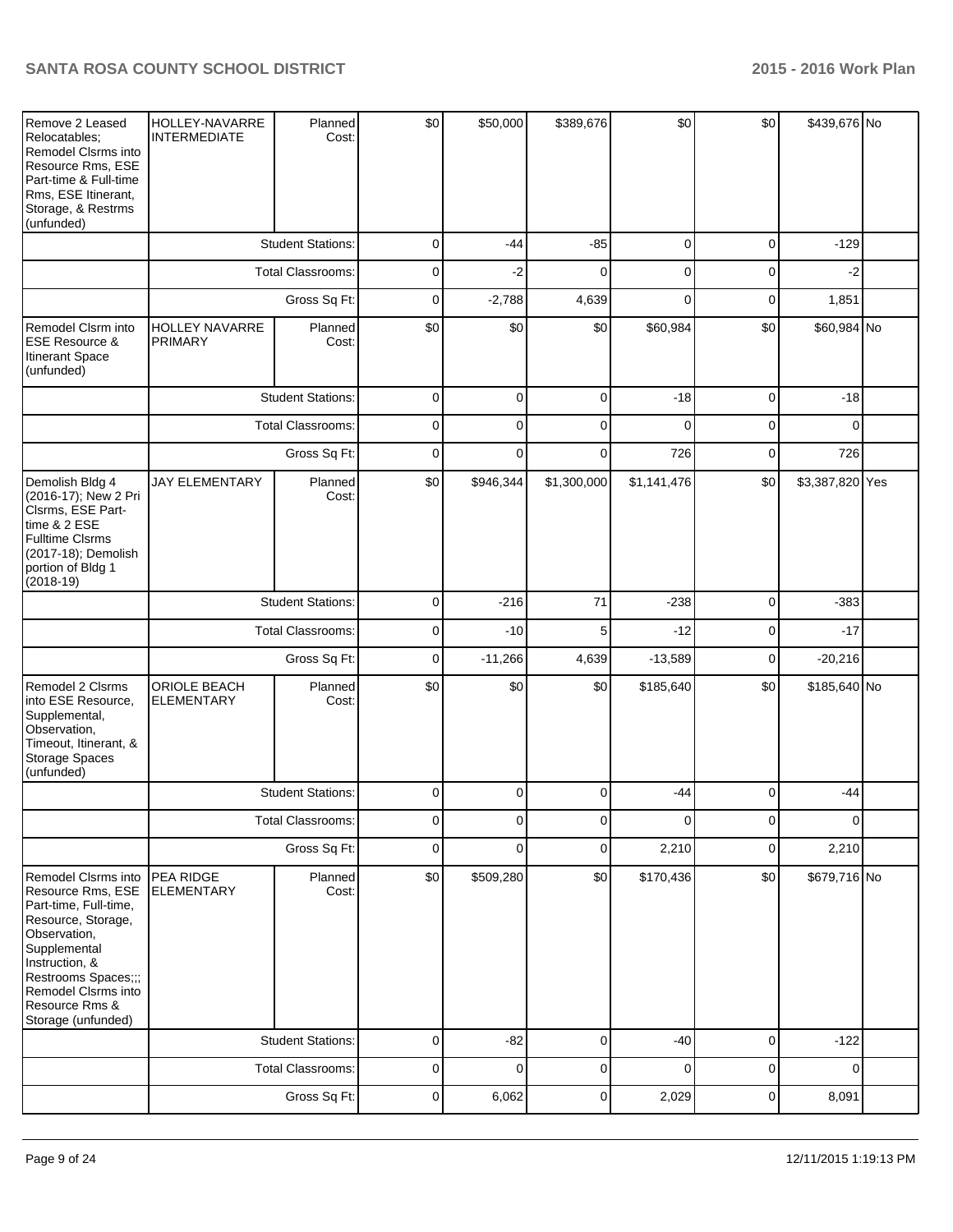| Remodel 2 Clsrms<br>into Skills Lab,<br>Resource Rm, ESE<br>Resource, &<br>Storage;;; Remodel 2<br>Clsrms into Resource<br>Rms, ESE Resource,<br>& Storage (unfunded) | W H RHODES<br><b>ELEMENTARY</b>            | Planned<br>Cost:         | \$0         | \$136,080   | \$253,680   | \$0         | \$0         | \$389,760 No  |  |
|-----------------------------------------------------------------------------------------------------------------------------------------------------------------------|--------------------------------------------|--------------------------|-------------|-------------|-------------|-------------|-------------|---------------|--|
|                                                                                                                                                                       |                                            | <b>Student Stations:</b> | $\pmb{0}$   | $-22$       | $-72$       | 0           | $\mathbf 0$ | $-94$         |  |
|                                                                                                                                                                       |                                            | <b>Total Classrooms:</b> | 0           | $\mathbf 0$ | $\mathbf 0$ | 0           | $\mathbf 0$ | 0             |  |
|                                                                                                                                                                       |                                            | Gross Sq Ft:             | $\mathbf 0$ | 1,620       | 3,020       | $\mathbf 0$ | 0           | 4,640         |  |
| Remodel<br>Intermediate Clsrms<br>into Primary Clsrms<br>(unfunded)                                                                                                   | <b>WEST NAVARRE</b><br><b>INTERMEDIATE</b> | Planned<br>Cost:         | \$0         | \$0         | \$574,056   | \$0         | \$0         | \$574,056 No  |  |
|                                                                                                                                                                       |                                            | <b>Student Stations:</b> | $\mathbf 0$ | 0           | $-28$       | 0           | 0           | $-28$         |  |
|                                                                                                                                                                       |                                            | <b>Total Classrooms:</b> | 0           | $\Omega$    | $\Omega$    | 0           | $\mathbf 0$ | $\Omega$      |  |
|                                                                                                                                                                       |                                            | Gross Sq Ft:             | $\mathbf 0$ | 0           | 6,834       | 0           | 0           | 6,834         |  |
| Remodel Clsrms into<br>ESE Part-time & Full-<br>time Rms (unfunded)                                                                                                   | <b>WEST NAVARRE</b><br><b>PRIMARY</b>      | Planned<br>Cost:         | \$0         | \$0         | \$207,900   | \$0         | \$0         | \$207,900 No  |  |
|                                                                                                                                                                       |                                            | <b>Student Stations:</b> | 0           | 0           | $-14$       | 0           | 0           | $-14$         |  |
|                                                                                                                                                                       |                                            | <b>Total Classrooms:</b> | 0           | 0           | $\mathbf 0$ | 0           | 0           | 0             |  |
|                                                                                                                                                                       |                                            | Gross Sq Ft:             | $\mathbf 0$ | 0           | 2,475       | 0           | 0           | 2,475         |  |
| <b>Remodel Clsrms into</b><br>ESE Full-time,<br>Resource, & Storage<br>Spaces (unfunded)                                                                              | <b>AVALON MIDDLE</b>                       | Planned<br>Cost:         | \$0         | \$0         | \$289,395   | \$0         | \$0         | \$289,395 No  |  |
|                                                                                                                                                                       |                                            | <b>Student Stations:</b> | $\mathbf 0$ | $\mathbf 0$ | $-56$       | 0           | 0           | $-56$         |  |
|                                                                                                                                                                       |                                            | <b>Total Classrooms:</b> | $\mathbf 0$ | 0           | 0           | 0           | 0           | $\mathbf 0$   |  |
|                                                                                                                                                                       |                                            | Gross Sq Ft:             | 0           | 0           | 2,655       | 0           | 0           | 2,655         |  |
| Remodel Vocal<br>Clsrm into Science<br>Lab, Itinerant, &<br>Storage Space (2017<br>-18); New Skills Lab<br>$(2018-19)$                                                | <b>GULF BREEZE</b><br><b>MIDDLE</b>        | Planned<br>Cost:         | \$0         | \$0         | \$154,889   | \$71,214    | \$0         | \$226,103 Yes |  |
|                                                                                                                                                                       |                                            | <b>Student Stations:</b> | 0           | 0           | $-3$        | 22          | 0           | 19            |  |
|                                                                                                                                                                       |                                            | <b>Total Classrooms:</b> | 0           | $\mathbf 0$ | $\mathbf 0$ | 1           | $\mathbf 0$ | 1             |  |
|                                                                                                                                                                       |                                            | Gross Sq Ft:             | 0           | 0           | 1,421       | 858         | $\mathbf 0$ | 2,279         |  |
| Remodel Clsrm into<br><b>ESE Part-Time Rm</b><br>(unfunded)                                                                                                           | HOLLEY-NAVARRE<br><b>MIDDLE</b>            | Planned<br>Cost:         | \$0         | \$0         | \$104,640   | \$0         | \$0         | \$104,640 No  |  |
|                                                                                                                                                                       |                                            | <b>Student Stations:</b> | 0           | 0           | $-7$        | 0           | $\mathbf 0$ | $-7$          |  |
|                                                                                                                                                                       |                                            | <b>Total Classrooms:</b> | 0           | 0           | 0           | 0           | 0           | 0             |  |
|                                                                                                                                                                       |                                            | Gross Sq Ft:             | 0           | 0           | 960         | 0           | 0           | 960           |  |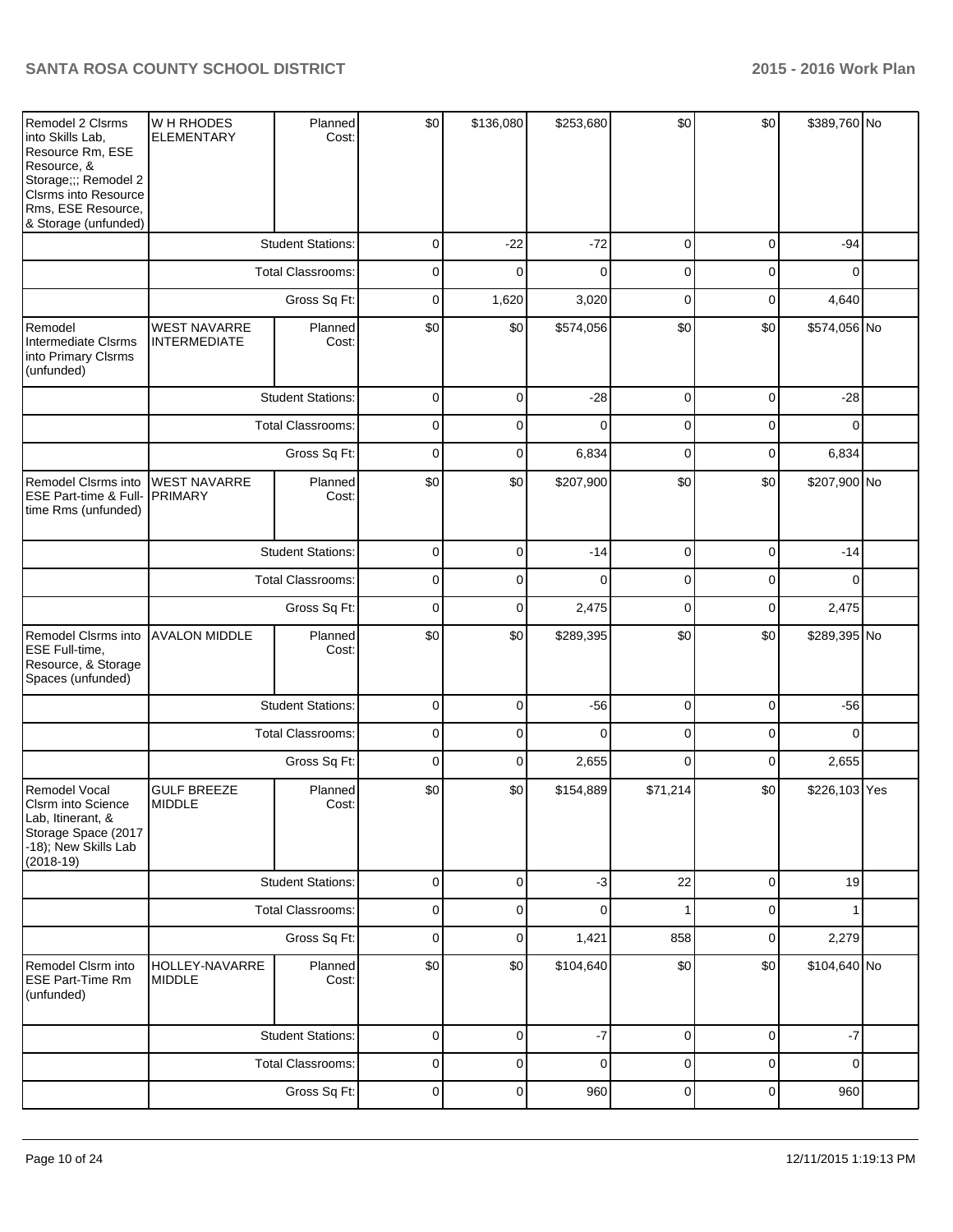| Remodel Home Ec<br>Lab into Science Lab<br>w/Storage; Add New<br>Vocal Music Rm<br>$(2017-18)$                                                                                    | <b>MARTIN LUTHER</b><br><b>KING MIDDLE</b> | Planned<br>Cost:         | \$0         | \$0       | \$840,820   | \$0            | \$0            | \$840,820 Yes   |  |
|-----------------------------------------------------------------------------------------------------------------------------------------------------------------------------------|--------------------------------------------|--------------------------|-------------|-----------|-------------|----------------|----------------|-----------------|--|
|                                                                                                                                                                                   |                                            | <b>Student Stations:</b> | 0           | 0         | 34          | 0              | 0              | 34              |  |
|                                                                                                                                                                                   |                                            | <b>Total Classrooms:</b> | 0           | 0         | 1           | 0              | 0              | 1               |  |
|                                                                                                                                                                                   | Gross Sq Ft:                               |                          | 0           | 0         | 4,310       | $\overline{0}$ | 0              | 4,310           |  |
| Remodel Clsrms into<br><b>ESE Resource,</b><br>Observatrion,<br>Itinerant, & Storage<br>Spaces (unfunded)                                                                         | <b>WOODLAWN</b><br><b>BEACH MIDDLE</b>     | Planned<br>Cost:         | \$0         | \$0       | \$214,730   | \$0            | \$0            | \$214,730 No    |  |
|                                                                                                                                                                                   |                                            | <b>Student Stations:</b> | 0           | 0         | $-44$       | $\mathbf 0$    | $\mathbf 0$    | $-44$           |  |
|                                                                                                                                                                                   |                                            | <b>Total Classrooms:</b> | 0           | 0         | $\Omega$    | 0              | 0              | 0               |  |
|                                                                                                                                                                                   |                                            | Gross Sq Ft:             | 0           | 0         | 1,970       | 0              | 0              | 1,970           |  |
| New Med Ag Lab &<br><b>Associated Spaces</b><br>(2015-16); New Sr<br>Skills Lab (2017-18);<br>Remodel Rms into<br>Primary Clsrms,<br>Skills Labs, Storage,<br>& Restrms (2018-19) | CENTRAL SCHOOL                             | Planned<br>Cost:         | \$1,000,000 | \$0       | \$235,200   | \$735,200      | \$0            | \$1,970,400 Yes |  |
|                                                                                                                                                                                   |                                            | <b>Student Stations:</b> | 20          | 0         | 25          | 45             | 0              | 90              |  |
|                                                                                                                                                                                   |                                            | <b>Total Classrooms:</b> | 1           | 0         | 1           | $\overline{2}$ | 0              | 4               |  |
|                                                                                                                                                                                   |                                            | Gross Sq Ft:             | 3,022       | $\Omega$  | 800         | 3,822          | 0              | 7,644           |  |
| Demolish Bldg 2;<br>Demolish Bldg 5;<br>Demolish Bldg 6;<br>Remodel Rms into<br>Primary Clsrms,<br>Skills Labs, Storage,<br>& Restrms<br>(unfunded)                               | CENTRAL SCHOOL                             | Planned<br>Cost:         | \$0         | \$327,184 | \$372,736   | \$103,168      | \$650,000      | \$1,453,088 No  |  |
|                                                                                                                                                                                   |                                            | <b>Student Stations:</b> | 0           | $-50$     | $-50$       | $-25$          | $-29$          | $-154$          |  |
|                                                                                                                                                                                   |                                            | <b>Total Classrooms:</b> | 0           | -2        | $-2$        | $-1$           | 0              | $-5$            |  |
|                                                                                                                                                                                   |                                            | Gross Sq Ft:             | $\mathbf 0$ | $-3,146$  | $-3,584$    | $-922$         | 6,250          | $-1,402$        |  |
| Remove 3<br>Relocatables;<br>Remodel Clsrms into<br><b>ESE Resource Rms</b><br>& Storage (unfunded)                                                                               | <b>GULF BREEZE</b><br><b>SENIOR HIGH</b>   | Planned<br>Cost:         | \$0         | \$269,568 | \$380,120   | \$0            | \$0            | \$649,688 No    |  |
|                                                                                                                                                                                   |                                            | <b>Student Stations:</b> | 0           | $-75$     | $-125$      | $\mathbf 0$    | $\overline{0}$ | $-200$          |  |
|                                                                                                                                                                                   |                                            | <b>Total Classrooms:</b> | 0           | $-3$      | $\mathbf 0$ | 0              | $\overline{0}$ | $-3$            |  |
|                                                                                                                                                                                   |                                            | Gross Sq Ft:             | 0           | $-2,592$  | 3,655       | 0              | $\overline{0}$ | 1,063           |  |
| Demo Bldg 17 (2017-<br>18)                                                                                                                                                        | <b>MILTON SENIOR</b><br><b>HIGH</b>        | Planned<br>Cost:         | \$0         | \$0       | \$130,936   | \$0            | \$0            | \$130,936 Yes   |  |
|                                                                                                                                                                                   |                                            | <b>Student Stations:</b> | 0           | 0         | $-25$       | 0              | 0              | $-25$           |  |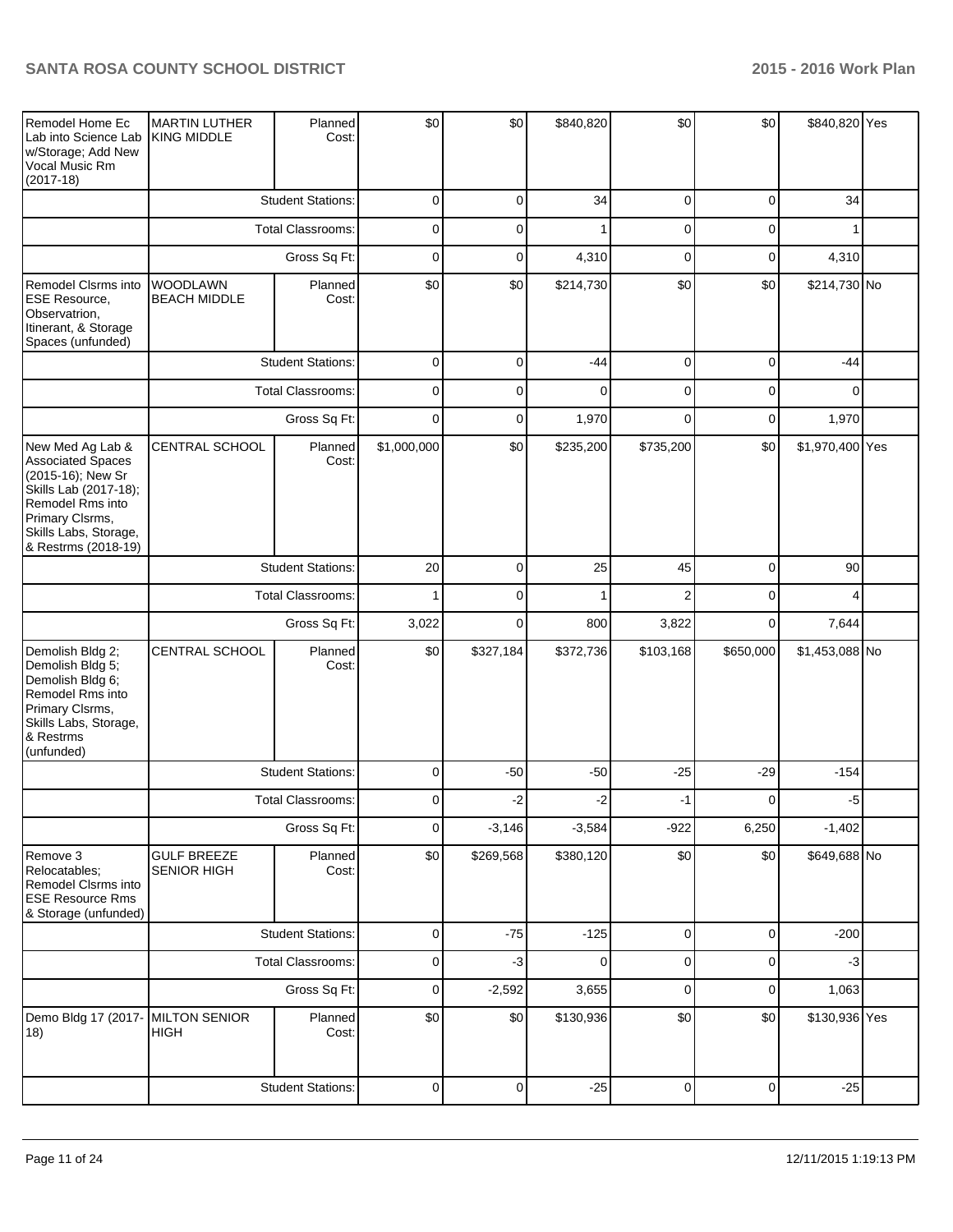|                                                                                                                                                |                                      | <b>Total Classrooms:</b> | 0              | 0              | -1          | 0              | 0           | $-1$            |  |
|------------------------------------------------------------------------------------------------------------------------------------------------|--------------------------------------|--------------------------|----------------|----------------|-------------|----------------|-------------|-----------------|--|
|                                                                                                                                                |                                      | Gross Sq Ft:             | $\mathbf 0$    | 0              | $-1,259$    | $\mathbf 0$    | $\mathbf 0$ | $-1,259$        |  |
| Removing<br>Relocatables<br>(unfunded)                                                                                                         | <b>NAVARRE SENIOR</b><br><b>HIGH</b> | Planned<br>Cost:         | \$0            | \$0            | \$74,800    | \$0            | \$0         | \$74,800 No     |  |
|                                                                                                                                                |                                      | <b>Student Stations:</b> | $\pmb{0}$      | $\pmb{0}$      | $-50$       | $\mathbf 0$    | $\pmb{0}$   | $-50$           |  |
|                                                                                                                                                |                                      | <b>Total Classrooms:</b> | 0              | 0              | $-2$        | $\mathbf 0$    | $\mathbf 0$ | $-2$            |  |
|                                                                                                                                                |                                      | Gross Sq Ft:             | $\mathbf 0$    | 0              | $-1,728$    | $\Omega$       | $\mathbf 0$ | $-1,728$        |  |
| Remodel Clsrms into<br>Resource Rm & ESE<br>Resource &<br>Supplementary<br>Spaces, & Storage<br>(unfunded)                                     | PACE SENIOR HIGH                     | Planned<br>Cost:         | \$0            | \$0            | \$0         | \$335,712      | \$0         | \$335,712 No    |  |
|                                                                                                                                                |                                      | <b>Student Stations:</b> | $\Omega$       | $\Omega$       | $\Omega$    | $-100$         | $\Omega$    | $-100$          |  |
|                                                                                                                                                |                                      | <b>Total Classrooms:</b> | $\mathbf 0$    | $\mathsf 0$    | $\mathbf 0$ | $\overline{0}$ | $\mathbf 0$ | $\mathbf 0$     |  |
|                                                                                                                                                |                                      | Gross Sq Ft:             | $\mathbf 0$    | 0              | $\mathbf 0$ | 3,228          | $\mathbf 0$ | 3,228           |  |
| Remodel Bldg 35<br>Rms for Sr Hi Clsrm,<br>Resource Rms, &<br>Storage (2017-18);<br>Demolish bldg 3<br>(2018-19); Demolish<br>bldg 6 (2019-20) | <b>MILTON SENIOR</b><br><b>HIGH</b>  | Planned<br>Cost:         | \$0            | \$0            | \$396,240   | \$986,232      | \$807,144   | \$2,189,616 Yes |  |
|                                                                                                                                                |                                      | <b>Student Stations:</b> | $\mathbf 0$    | $\overline{0}$ | $-25$       | $-105$         | $-100$      | $-230$          |  |
|                                                                                                                                                |                                      | Total Classrooms:        | $\mathbf 0$    | 0              | $\mathbf 0$ | $-4$           | $-5$        | -9              |  |
|                                                                                                                                                |                                      | Gross Sq Ft:             | $\overline{0}$ | $\overline{0}$ | 3,810       | $-9,483$       | $-7,761$    | $-13,434$       |  |
| Remodel Clsrms into<br>Resource, ESE Full-<br>time, Vocational,<br>Storage Rms, &<br>Restrms (2017-18);<br>New Vocal Music<br>Clsrm (2019-20)  | R HOBBS MIDDLE                       | Planned<br>Cost:         | \$0            | \$0            | \$416,958   | \$0            | \$695,850   | \$1,112,808 Yes |  |
|                                                                                                                                                |                                      | <b>Student Stations:</b> | $\mathbf 0$    | $\mathbf 0$    | $-88$       | $\overline{0}$ | 30          | $-58$           |  |
|                                                                                                                                                |                                      | <b>Total Classrooms:</b> | $\mathbf 0$    | 0              | 1           | 0              | 1           | $\overline{2}$  |  |
|                                                                                                                                                |                                      | Gross Sq Ft:             | $\mathbf 0$    | 0              | 3,822       | 0              | 2,980       | 6,802           |  |
|                                                                                                                                                |                                      | <b>Planned Cost:</b>     | \$1,000,000    | \$3,795,917    | \$7,455,628 | \$3,790,062    | \$2,152,994 | \$18,194,601    |  |

| <b>Planned Cost:</b>       | \$1,000,000     | \$3,795,917 | \$7,455,628 | \$3,790,062 | \$2,152,994 | \$18,194,601 |
|----------------------------|-----------------|-------------|-------------|-------------|-------------|--------------|
| <b>Student Stations: I</b> | 20 <sub>l</sub> | -5281       | -7921       | $-503$      | -991        | $-1,902$     |
| <b>Total Classrooms: I</b> |                 | $-13$       |             | -141        | -4          | $-27$        |
| Gross Sq Ft:               | 3,022           | 105         | 52,036      | $-11,121$   | 1,469       | 45,511       |

## **Other Project Schedules**

Major renovations, remodeling, and additions of capital outlay projects that do not add capacity to schools.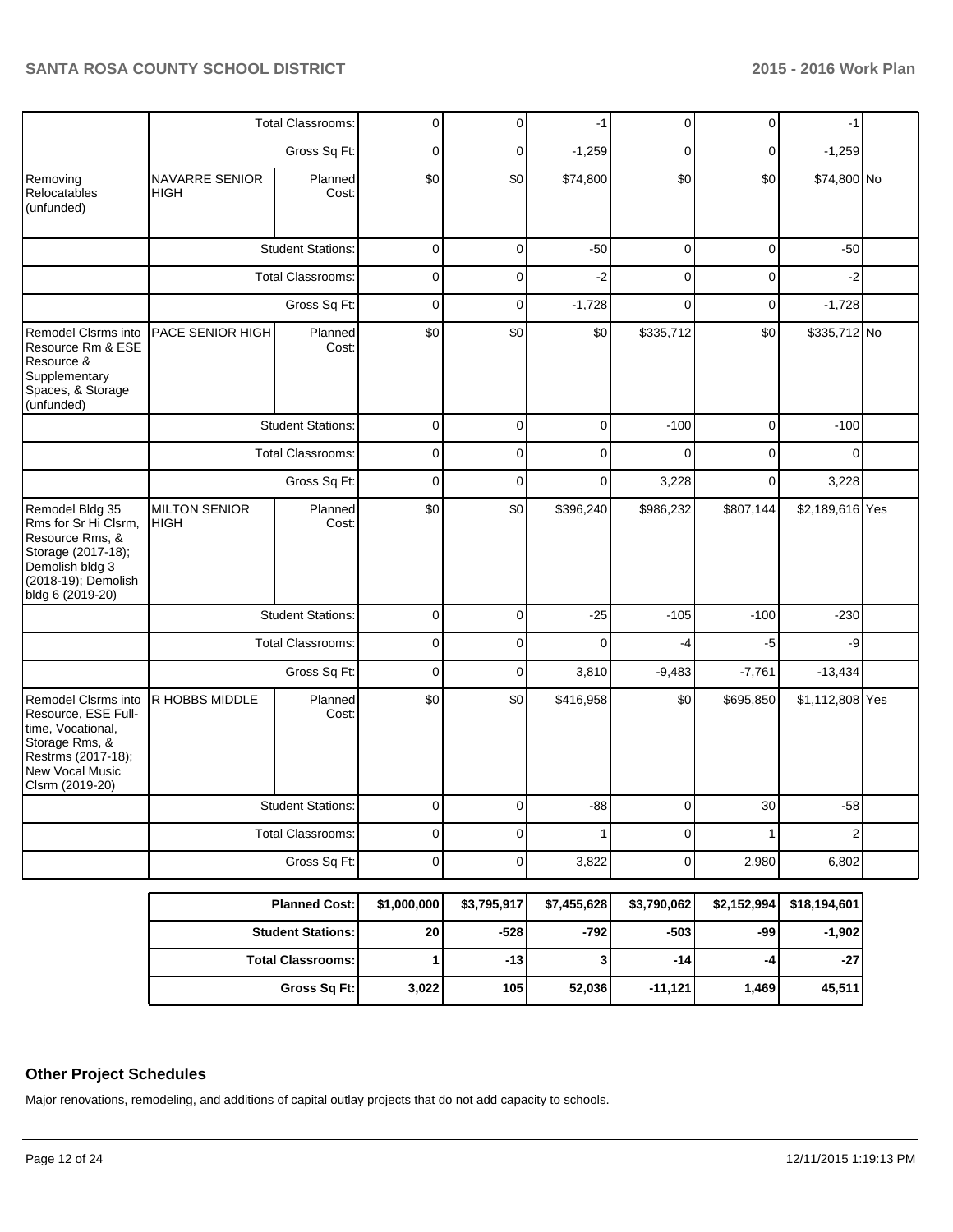| <b>Project Description</b>                                                                                                                                                                                                                                                               | Location                                   | $2015 - 2016$<br><b>Actual Budget</b> | 2016 - 2017<br>Projected | 2017 - 2018<br>Projected | 2018 - 2019<br>Projected | 2019 - 2020<br>Projected | <b>Total</b>    | Funded |
|------------------------------------------------------------------------------------------------------------------------------------------------------------------------------------------------------------------------------------------------------------------------------------------|--------------------------------------------|---------------------------------------|--------------------------|--------------------------|--------------------------|--------------------------|-----------------|--------|
| Overlay/Restripe Northeast<br>Parking & Parent Pick Up (2016<br>-17); Expand & Renovate Gym<br>$(2018-19)$                                                                                                                                                                               | PACE SENIOR HIGH                           | \$0                                   | \$55,000                 | \$0                      | \$1,578,899              | \$0                      | \$1,633,899 Yes |        |
| New Cov'd PE & Associated<br>Space, Renovate Bldg 1, & Site<br>Improvements (2016-17); New<br>Media Center & Associated<br>Spaces (2018-19); New<br>Resource Rms, Clinic Restrms<br>(2019/20)                                                                                            | CENTRAL SCHOOL                             | \$0                                   | \$802,451                | \$0                      | \$949,095                | \$858,413                | \$2,609,959 Yes |        |
| Site Improvements (2017-18);<br>Expand Kitchen (2018-19)                                                                                                                                                                                                                                 | <b>BAGDAD ELEMENTARY</b>                   | \$0                                   | \$0                      | \$50,000                 | \$298,763                | \$0                      | \$348,763 Yes   |        |
| Site Improvements (2016-17)                                                                                                                                                                                                                                                              | BENNETT C. RUSSELL<br><b>ELEMENTARY</b>    | \$0                                   | \$15,000                 | \$0                      | \$0                      | \$0                      | \$15,000 Yes    |        |
| Add 2 ESE Supplementary<br>Instruction Rooms (2017-18);<br>Renovate Office Spaces (2018-<br>19)                                                                                                                                                                                          | <b>BERRYHILL</b><br><b>ELEMENTARY</b>      | \$0                                   | \$0                      | \$129,626                | \$256,816                | \$0                      | \$386,442 Yes   |        |
| Site Improvements, 2 New ESE S S DIXON PRIMARY<br>Resource Rooms (2017-18)                                                                                                                                                                                                               |                                            | \$0                                   | \$0                      | \$212,060                | \$0                      | \$0                      | \$212,060 Yes   |        |
| Site Improvements (2016-17)                                                                                                                                                                                                                                                              | <b>EAST MILTON</b><br><b>ELEMENTARY</b>    | \$0                                   | \$35,000                 | \$0                      | \$0                      | \$0                      | \$35,000 Yes    |        |
| Remodeling Clsrm/Rstrm to Art GULF BREEZE<br>Rm, Planning Office, Kiln, &<br>Restrms; Renovating Rms 101-<br>111; Site Improvements (2017-<br>18)                                                                                                                                        | <b>ELEMENTARY</b>                          | \$0                                   | \$0                      | \$557,944                | \$0                      | \$0                      | \$557,944 Yes   |        |
| New Ktchn/Cafeteria (2016-17);<br>New Skills Lab, Resource Rms,<br>Offices, Tchr Planning/Lounge,<br>Mechanical, Electrical,<br>Custodial, Communication, &<br>Storage, Restrms, & Site<br>Improvements (2017-18);<br>Remodel Rm for Art, Tchr<br>Planning, Kiln & Storage (2018-<br>19) | <b>JAY ELEMENTARY</b>                      | \$0                                   | \$2,159,169              | \$1,200,000              | \$133,308                | \$0                      | \$3,492,477 Yes |        |
| Expand & Renovate<br>Kitchen/Cafeteria & Associated<br>Spaces; New Resource Rm, &<br>Site Improvements (2016-17)                                                                                                                                                                         | ORIOLE BEACH<br><b>ELEMENTARY</b>          | \$0                                   | \$1,781,113              | \$0                      | \$0                      | \$0                      | \$1,781,113 Yes |        |
| New Skill Lab, Resource Rms,<br>Storage Spaces, & Site<br>Improvements (2016-17)                                                                                                                                                                                                         | PEA RIDGE<br><b>ELEMENTARY</b>             | \$0                                   | \$498,669                | \$0                      | \$0                      | \$0                      | \$498,669 Yes   |        |
| Site Improvements, Expand &<br>Renovate Kitchen/Cafeteria &<br>Associated Spaces (2017/18);<br>Remodel Clsrm into Skills Lab<br>(2018/19);                                                                                                                                               | <b>WEST NAVARRE</b><br><b>INTERMEDIATE</b> | \$0                                   | \$0                      | \$1,296,905              | \$81,816                 | \$0                      | \$1,378,721 Yes |        |
| Site Improvements (2016-17)                                                                                                                                                                                                                                                              | <b>WEST NAVARRE</b><br><b>PRIMARY</b>      | \$0                                   | \$50,000                 | \$0                      | \$0                      | \$0                      | \$50,000 Yes    |        |
| Site Improvements, Expand &<br>Renovate Kitchen/Cafeteria &<br>Associated Spaces (2018-19)                                                                                                                                                                                               | <b>AVALON MIDDLE</b>                       | \$0                                   | \$0                      | \$0                      | \$1,174,360              | \$0                      | \$1,174,360 Yes |        |
| Site Improvements, Expand &<br>Renovate Kitchen/Cafeteria &<br>Associated Spaces (2015-16)                                                                                                                                                                                               | <b>THOMAS L SIMS</b><br><b>MIDDLE</b>      | \$1,200,000                           | \$0                      | \$0                      | \$0                      | \$0                      | \$1,200,000 Yes |        |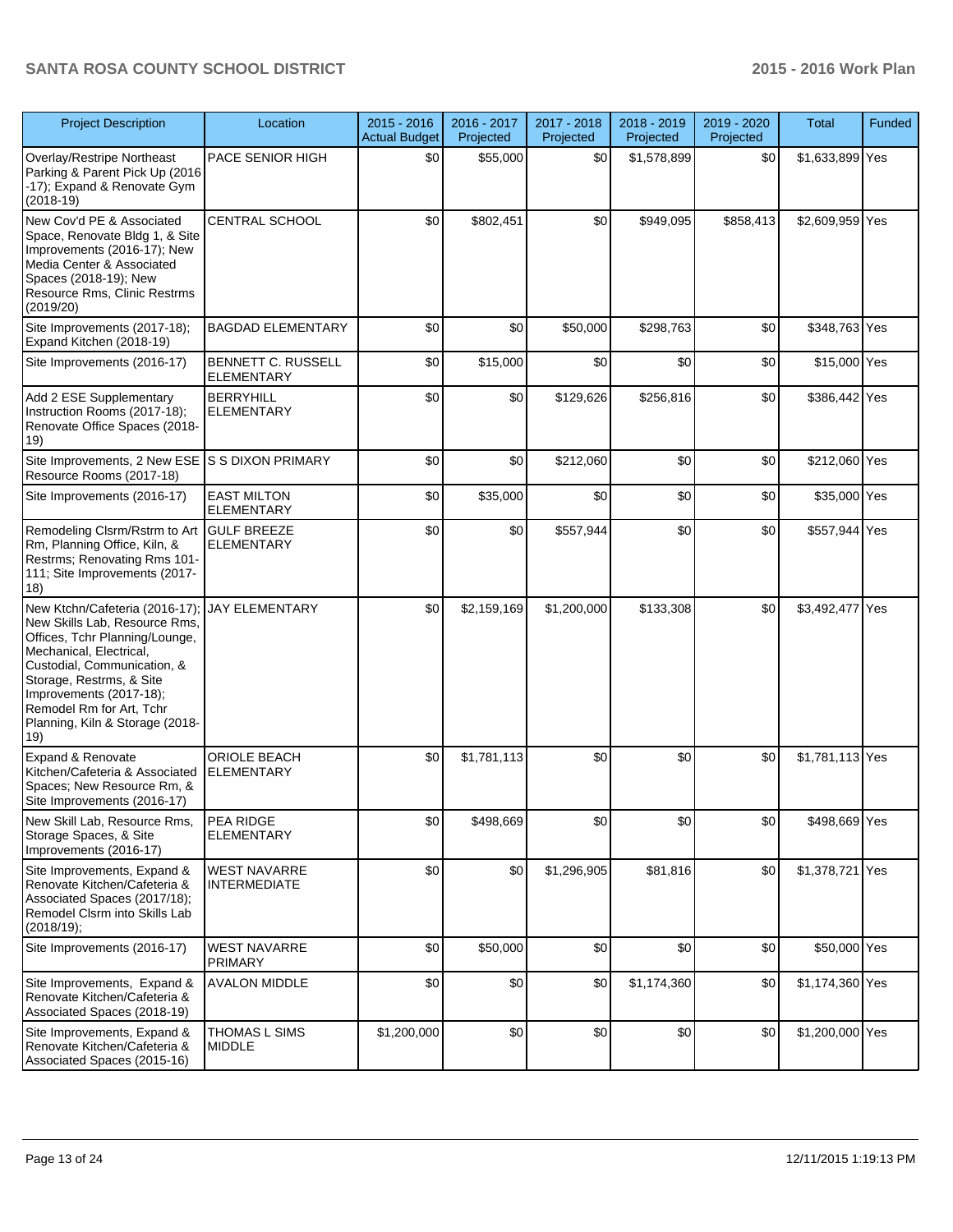| Site Imrovements; Expand &<br>Renovate Kitchen/Cafeteria &<br>Associates Spaces; Add New<br>Resource Rms (2018-19)                                                                   | <b>WOODLAWN BEACH</b><br><b>MIDDLE</b>                         | \$0         | \$0         | \$0         | \$2,206,992 | \$0         | \$2,206,992 Yes |  |
|--------------------------------------------------------------------------------------------------------------------------------------------------------------------------------------|----------------------------------------------------------------|-------------|-------------|-------------|-------------|-------------|-----------------|--|
| Site Improvements & Remodel<br>Production Rm into VPI Lab<br>$(2016-17)$                                                                                                             | LOCKLIN TECHNICAL<br><b>CENTER</b>                             | \$0         | \$116,520   | \$0         | \$0         | \$0         | \$116,520 Yes   |  |
| Chiller Plant/HVAC<br>Renovations, Bldg 35<br>Renovations (2015-16);<br>Continue HVAC/Chiller (2016-<br>17); Site Improvements (2017-<br>$(18)$ ;                                    | <b>MILTON SENIOR HIGH</b>                                      | \$3,300,000 | \$3,460,979 | \$40,000    | \$0         | \$0         | \$6,800,979 Yes |  |
| New Cov'd Patio; New Work<br>Eval Lab & VPI Lab (unfunded)                                                                                                                           | PACE SENIOR HIGH                                               | \$0         | \$0         | \$1,222,956 | \$787,635   | \$0         | \$2,010,591 No  |  |
| Expand & Renovate Gym<br>(2017/18); Upgrade HVAC<br>Bldgs 3, 9, & 11 (2018-19); Site<br>Improvements, Expand &<br>Renovate Kitchen/Cafeteria &<br>Associated Spaces (2019-20)        | <b>GULF BREEZE SENIOR</b><br><b>HIGH</b>                       | \$0         | \$0         | \$1,323,843 | \$1,150,340 | \$2,575,000 | \$5,049,183 Yes |  |
| Renovate Bldgs 1,2, 10, 13, 15,<br>& 17 (unfunded)                                                                                                                                   | <b>LOCKLIN TECHNICAL</b><br><b>CENTER</b>                      | \$0         | \$0         | \$2,951,061 | \$0         | \$0         | \$2,951,061 No  |  |
| New Cov'd Patio (unfunded)                                                                                                                                                           | <b>MILTON SENIOR HIGH</b>                                      | \$0         | \$0         | \$0         | \$1,210,950 | \$0         | \$1,210,950 No  |  |
| New Resource Rms, ESE<br>Resource & Itinerant Spaces<br>(2017-18); Remodel Storage<br>Spaces & Renovate Bldg 4<br>(2018/19); Remodel Storage<br>Spaes & Renovate Bldg 4<br>(2019/20) | <b>GULF BREEZE MIDDLE</b>                                      | \$0         | \$0         | \$439,076   | \$1,040,472 | \$579,991   | \$2,059,539 Yes |  |
| Renovate Bldg 1 (unfunded)                                                                                                                                                           | <b>BAGDAD ELEMENTARY</b>                                       | \$0         | \$0         | \$0         | \$2,724,280 | \$0         | \$2,724,280 No  |  |
| Renovate Bldgs 1-11 (2019-20)                                                                                                                                                        | T R JACKSON ESE PRE-<br><b>K/FULL SERVICE</b><br><b>CENTER</b> | \$0         | \$0         | \$0         | \$0         | \$1,854,520 | \$1,854,520 Yes |  |
| New Resource Rooms &<br>Remodel Storage (unfunded)                                                                                                                                   | <b>THOMAS L SIMS</b><br><b>MIDDLE</b>                          | \$0         | \$0         | \$640,987   | \$0         | \$0         | \$640,987 No    |  |
| New Cov'd Patio; New Firing<br>Range, Conf Rm, & Storage,<br>Remodel Clsrm into Skills Lab,<br>Site Improvements; Renovate<br>Bldg 1; Expand & Renovate<br>Gym (unfunded)            | NAVARRE SENIOR HIGH                                            | \$0         | \$1,588,725 | \$554,599   | \$510,225   | \$1,583,147 | \$4,236,696 No  |  |
| Site Improvements (2016-17);<br>Renovate Bldgs 1,2, 4, 5, 6, 9,<br>10, & 12 (2019/20)                                                                                                | W H RHODES<br><b>ELEMENTARY</b>                                | \$0         | \$85,000    | \$0         | \$0         | \$3,099,152 | \$3,184,152 Yes |  |
| Upgrade Bldg 1 HVAC/Chiller<br>Plant (2015-16); Continue Bldg<br>1 HVAC/Chiller Plant (2016-17)                                                                                      | <b>MARTIN LUTHER KING</b><br><b>MIDDLE</b>                     | \$2,500,000 | \$2,000,000 | \$0         | \$0         | \$0         | \$4,500,000 Yes |  |
| New Skills Lab, ESE Resource<br>Rm, & Itinerant Rm (2017-18)                                                                                                                         | <b>CHUMUCKLA</b><br><b>ELEMENTARY</b>                          | \$0         | \$0         | \$369,070   | \$0         | \$0         | \$369,070 Yes   |  |
| Remodel Storage; New Cov'd<br>Patio (unfunded)                                                                                                                                       | HOLLEY-NAVARRE<br><b>MIDDLE</b>                                | \$0         | \$17,440    | \$683,550   | \$0         | \$0         | \$700,990 No    |  |
| Renovate Bldg 1 & 2 (2019-20)                                                                                                                                                        | R HOBBS MIDDLE                                                 | \$0         | 30          | \$0         | \$0         | \$805,464   | \$805,464 Yes   |  |
| Site Improvements; New Skills<br>Lab & Resource Rm (2017-18)                                                                                                                         | HOLLEY NAVARRE<br><b>PRIMARY</b>                               | \$0         | \$0         | \$320,382   | \$0         | \$0         | \$320,382 Yes   |  |
| Site Improvements (2016-17);<br>New ESE Resource Rms (2017<br>$(-18)$                                                                                                                | HOLLEY-NAVARRE<br><b>INTERMEDIATE</b>                          | \$0         | \$70,000    | \$246,826   | \$0         | \$0         | \$316,826 Yes   |  |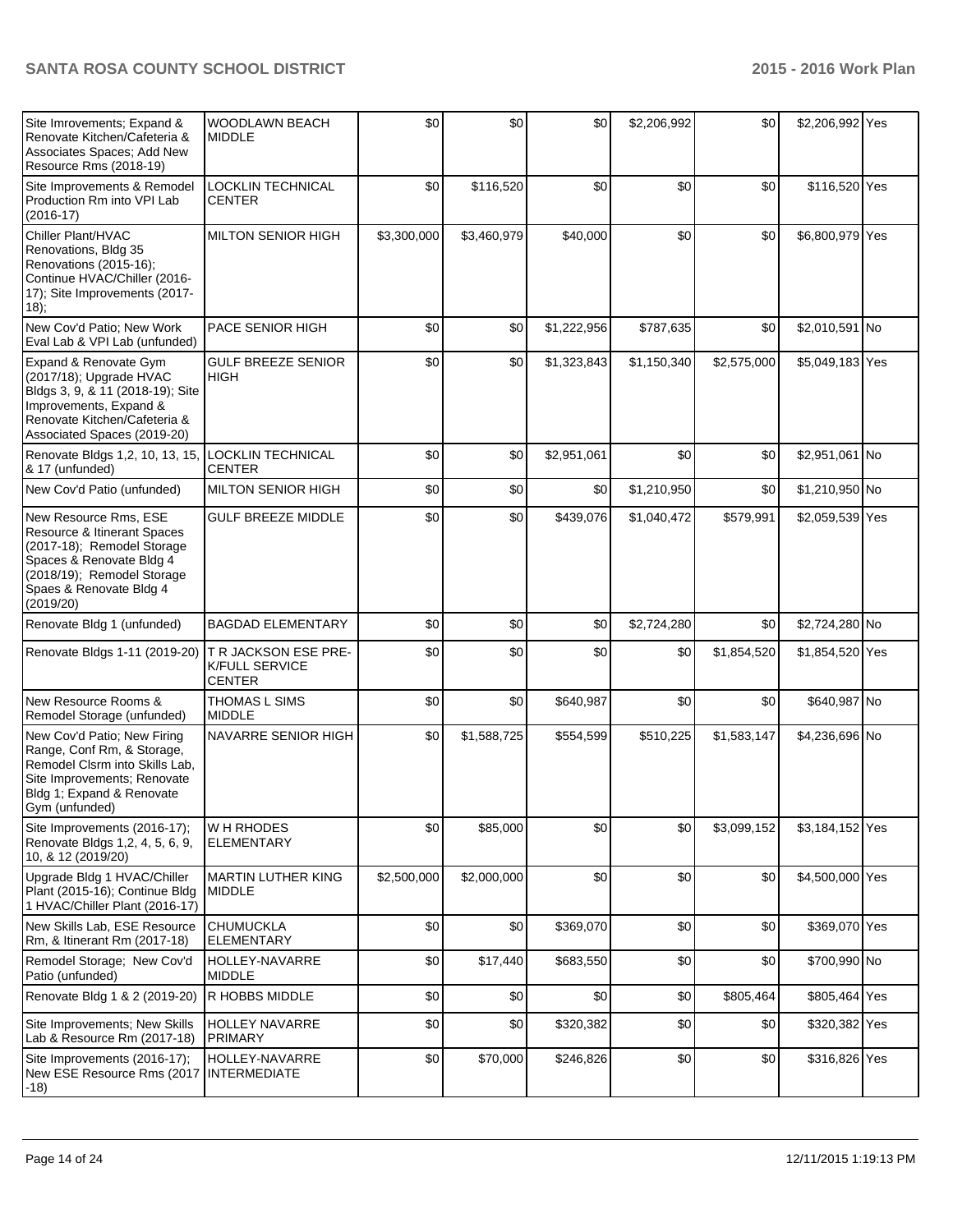| 1 HVAC/Chiller<br>Upgrade Bldg 1<br>$(2015-16)$ | <b>IGULF BREEZE SENIOR</b><br><b>HIGH</b> | \$1,400,000 | \$0          | \$0           | \$0          | \$٥١          | \$1.400.000 Yes |  |
|-------------------------------------------------|-------------------------------------------|-------------|--------------|---------------|--------------|---------------|-----------------|--|
|                                                 |                                           | \$8,400,000 | \$12.735.066 | \$12.238.8851 | \$14.103.951 | \$11.355.687l | \$58,833,589    |  |

### **Additional Project Schedules**

Any projects that are not identified in the last approved educational plant survey.

| <b>Project Description</b>                                | Location                                     | Num<br><b>Classroom</b><br>s | $2015 - 2016$<br>Actual Budget | 2016 - 2017<br>Projected | 2017 - 2018<br>Projected | $2018 - 2019$<br>Projected | 2019 - 2020<br>Projected | Total         | Funded |
|-----------------------------------------------------------|----------------------------------------------|------------------------------|--------------------------------|--------------------------|--------------------------|----------------------------|--------------------------|---------------|--------|
| Raze Bldg 3, Rms<br>16A,B,C,D,E                           | <b>EAST MILTON</b><br><b>ELEMENTARY</b>      |                              | \$100,000                      | \$0                      | \$0                      | \$0                        | \$0                      | \$100,000 Yes |        |
| Raze Bldg 15 (pending<br>Castaldi)                        | <b>JAY ELEMENTARY</b>                        |                              | \$50,000                       | \$0                      | \$0                      | \$0                        | \$0                      | \$50,000 Yes  |        |
| Replace Stadium<br>Concession<br>l Stand/Restrooms        | <b>MILTON SENIOR</b><br><b>HIGH</b>          |                              | \$600,000                      | \$0                      | \$0                      | \$0                        | \$0                      | \$600,000 Yes |        |
| l New Multi-use<br>Concession Bldg                        | NAVARRE SENIOR<br><b>HIGH</b>                |                              | \$500,000                      | \$0                      | \$0                      | \$0                        | \$0                      | \$500,000 Yes |        |
| l Santa Rosa Adult<br>ISchool - Admin<br>Addtn/Records Rm | <b>LOCKLIN</b><br>TECHNICAL<br><b>CENTER</b> |                              | \$750,000                      | \$0                      | \$0                      | \$0                        | \$0                      | \$750,000 Yes |        |
|                                                           |                                              | 0                            | \$2,000,000                    | \$0                      | \$0                      | \$0                        | \$0                      | \$2,000,000   |        |

### **Non Funded Growth Management Project Schedules**

Schedule indicating which projects, due to planned development, that CANNOT be funded from current revenues projected over the next five years.

Nothing reported for this section.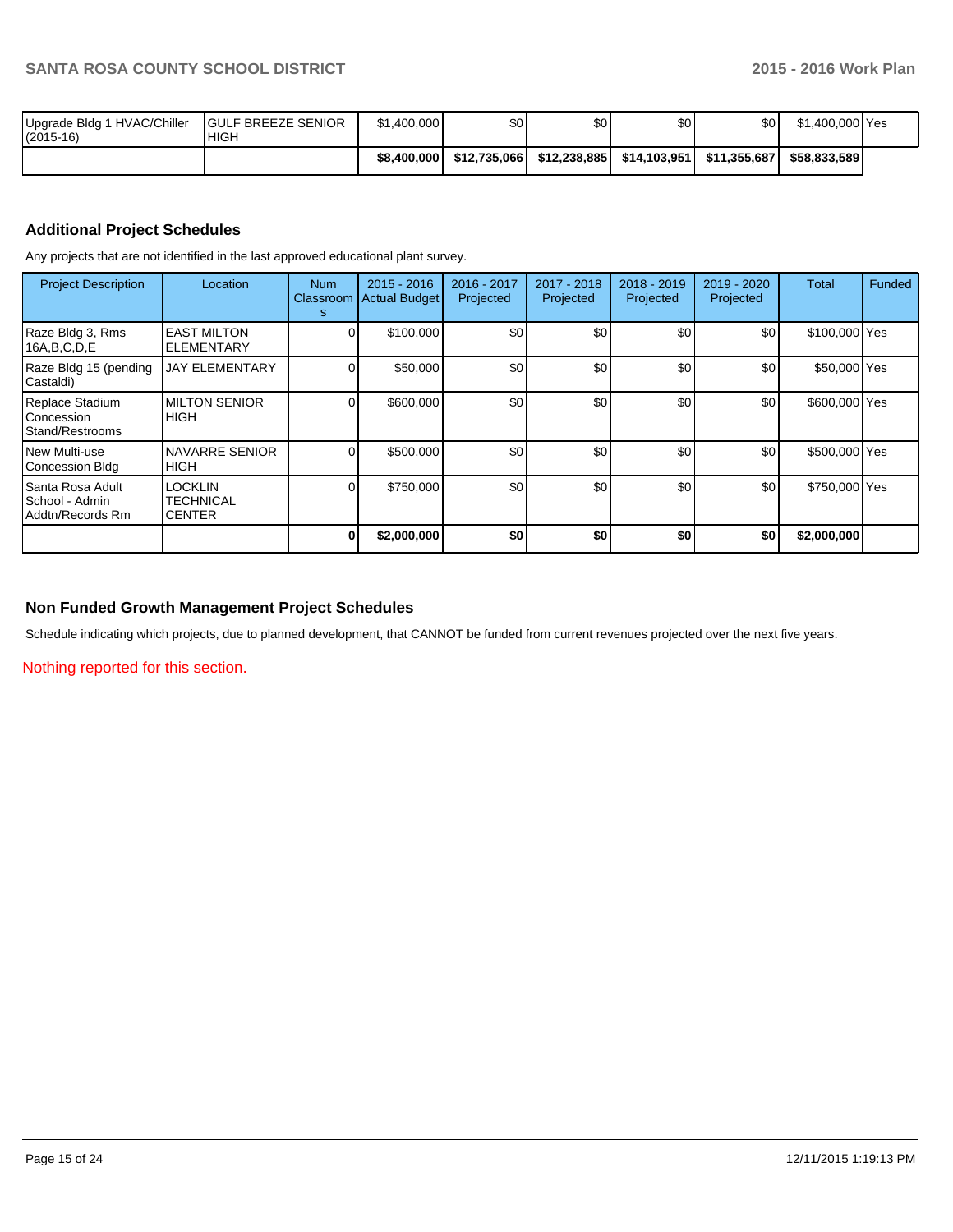# **Tracking**

# **Capacity Tracking**

| Location                                                       | $2015 -$<br>2016 Satis.<br>Stu. Sta. | Actual<br>$2015 -$<br><b>2016 FISH</b><br>Capacity | Actual<br>$2014 -$<br>2015<br><b>COFTE</b> | # Class<br>Rooms | Actual<br>Average<br>$2015 -$<br>2016 Class<br><b>Size</b> | Actual<br>$2015 -$<br>2016<br><b>Utilization</b> | <b>New</b><br>Stu.<br>Capacity | <b>New</b><br>Rooms to<br>be<br>Added/Re<br>moved | Projected<br>$2019 -$<br>2020<br><b>COFTE</b> | Projected<br>$2019 -$<br>2020<br><b>Utilization</b> | Projected<br>$2019 -$<br>2020 Class<br><b>Size</b> |
|----------------------------------------------------------------|--------------------------------------|----------------------------------------------------|--------------------------------------------|------------------|------------------------------------------------------------|--------------------------------------------------|--------------------------------|---------------------------------------------------|-----------------------------------------------|-----------------------------------------------------|----------------------------------------------------|
| <b>CENTRAL SCHOOL</b>                                          | 692                                  | 622                                                | 522                                        | 31               | 17                                                         | 84.00 %                                          | 90                             | 4                                                 | 532                                           | 75.00 %                                             | 15                                                 |
| <b>BERRYHILL</b><br><b>ELEMENTARY</b>                          | 931                                  | 931                                                | 799                                        | 51               | 16                                                         | 86.00 %                                          | 0                              | $\Omega$                                          | 815                                           | 88.00 %                                             | 16                                                 |
| <b>BAGDAD ELEMENTARY</b>                                       | 579                                  | 579                                                | 431                                        | 31               | 14                                                         | 74.00 %                                          | $\overline{0}$                 | $\Omega$                                          | 440                                           | 76.00 %                                             | 14                                                 |
| CHUMUCKLA<br><b>ELEMENTARY</b>                                 | 359                                  | 359                                                | 281                                        | 21               | 13                                                         | 78.00 %                                          | 0                              | $\Omega$                                          | 287                                           | 80.00%                                              | 14                                                 |
| <b>EAST MILTON</b><br>ELEMENTARY                               | 988                                  | 988                                                | 729                                        | 51               | 14                                                         | 74.00 %                                          | 0                              | $\Omega$                                          | 744                                           | 75.00 %                                             | 15                                                 |
| <b>GULF BREEZE</b><br><b>ELEMENTARY</b>                        | 913                                  | 913                                                | 720                                        | 48               | 15                                                         | 79.00 %                                          | 0                              | $\Omega$                                          | 735                                           | 81.00%                                              | 15                                                 |
| <b>GULF BREEZE MIDDLE</b>                                      | 1,047                                | 942                                                | 883                                        | 48               | 18                                                         | 94.00 %                                          | 19                             | 1                                                 | 901                                           | 94.00%                                              | 18                                                 |
| <b>GULF BREEZE SENIOR</b><br><b>HIGH</b>                       | 1,744                                | 1,656                                              | 1,496                                      | 74               | 20                                                         | 90.00 %                                          | 0                              | $\Omega$                                          | 1,526                                         | 92.00 %                                             | 21                                                 |
| T R JACKSON ESE PRE-<br><b>K/FULL SERVICE</b><br><b>CENTER</b> | 282                                  | 282                                                | 16                                         | 17               | 1                                                          | 6.00%                                            | 0                              | $\Omega$                                          | 16                                            | 6.00%                                               | $\mathbf{1}$                                       |
| <b>JAY JUNIOR SENIOR</b><br>HIGH                               | 787                                  | 708                                                | 439                                        | 33               | 13                                                         | 62.00 %                                          | 0                              | $\Omega$                                          | 448                                           | 63.00 %                                             | 14                                                 |
| <b>JAY ELEMENTARY</b>                                          | 893                                  | 893                                                | 478                                        | 44               | 11                                                         | 54.00 %                                          | $-383$                         | $-17$                                             | 488                                           | 96.00 %                                             | 18                                                 |
| <b>MILTON SENIOR HIGH</b>                                      | 2,085                                | 1,980                                              | 1,666                                      | 83               | 20                                                         | 84.00 %                                          | $-255$                         | -10                                               | 1,700                                         | 99.00 %                                             | 23                                                 |
| <b>MUNSON ELEMENTARY</b>                                       | 250                                  | $\Omega$                                           | $\Omega$                                   | 12               | $\overline{0}$                                             | 0.00%                                            | 0                              | $\Omega$                                          | $\Omega$                                      | 0.00%                                               | $\mathbf 0$                                        |
| <b>S S DIXON PRIMARY</b>                                       | 745                                  | 745                                                | 733                                        | 42               | 17                                                         | 98.00 %                                          | 0                              | $\mathbf 0$                                       | 747                                           | 100.00%                                             | 18                                                 |
| PACE SENIOR HIGH                                               | 2,202                                | 2,091                                              | 1,766                                      | 90               | 20                                                         | 84.00 %                                          | 0                              | $\Omega$                                          | 1,802                                         | 86.00 %                                             | 20                                                 |
| WH RHODES<br>ELEMENTARY                                        | 1,090                                | 1,090                                              | 875                                        | 59               | 15                                                         | 80.00 %                                          | 0                              | $\Omega$                                          | 893                                           | 82.00 %                                             | 15                                                 |
| R HOBBS MIDDLE                                                 | 960                                  | 864                                                | 665                                        | 44               | 15                                                         | 77.00 %                                          | $-58$                          | $\overline{2}$                                    | 679                                           | 84.00%                                              | 15                                                 |
| <b>MARTIN LUTHER KING</b><br><b>MIDDLE</b>                     | 785                                  | 706                                                | 608                                        | 36               | 17                                                         | 86.00 %                                          | 34                             | 1                                                 | 620                                           | 84.00%                                              | 17                                                 |
| HOLLEY-NAVARRE<br><b>INTERMEDIATE</b>                          | 963                                  | 963                                                | 822                                        | 47               | 17                                                         | 85.00 %                                          | 0                              | $\Omega$                                          | 838                                           | 87.00 %                                             | 18                                                 |
| HOLLEY-NAVARRE<br><b>MIDDLE</b>                                | 995                                  | 895                                                | 843                                        | 46               | 18                                                         | 94.00 %                                          | $\overline{0}$                 | $\overline{0}$                                    | 860                                           | 96.00 %                                             | 19                                                 |
| PEA RIDGE<br><b>ELEMENTARY</b>                                 | 962                                  | 962                                                | 772                                        | 49               | 16                                                         | 80.00 %                                          | $\overline{0}$                 | $\Omega$                                          | 788                                           | 82.00%                                              | 16                                                 |
| ORIOLE BEACH<br><b>ELEMENTARY</b>                              | 846                                  | 846                                                | 811                                        | 46               | 18                                                         | 96.00 %                                          | 0                              | $\Omega$                                          | 828                                           | 98.00 %                                             | 18                                                 |
| <b>LOCKLIN TECHNICAL</b><br><b>CENTER</b>                      | 363                                  | 435                                                | 208                                        | 18               | 12                                                         | 48.00 %                                          | 0                              | $\mathbf 0$                                       | 212                                           | 49.00 %                                             | 12                                                 |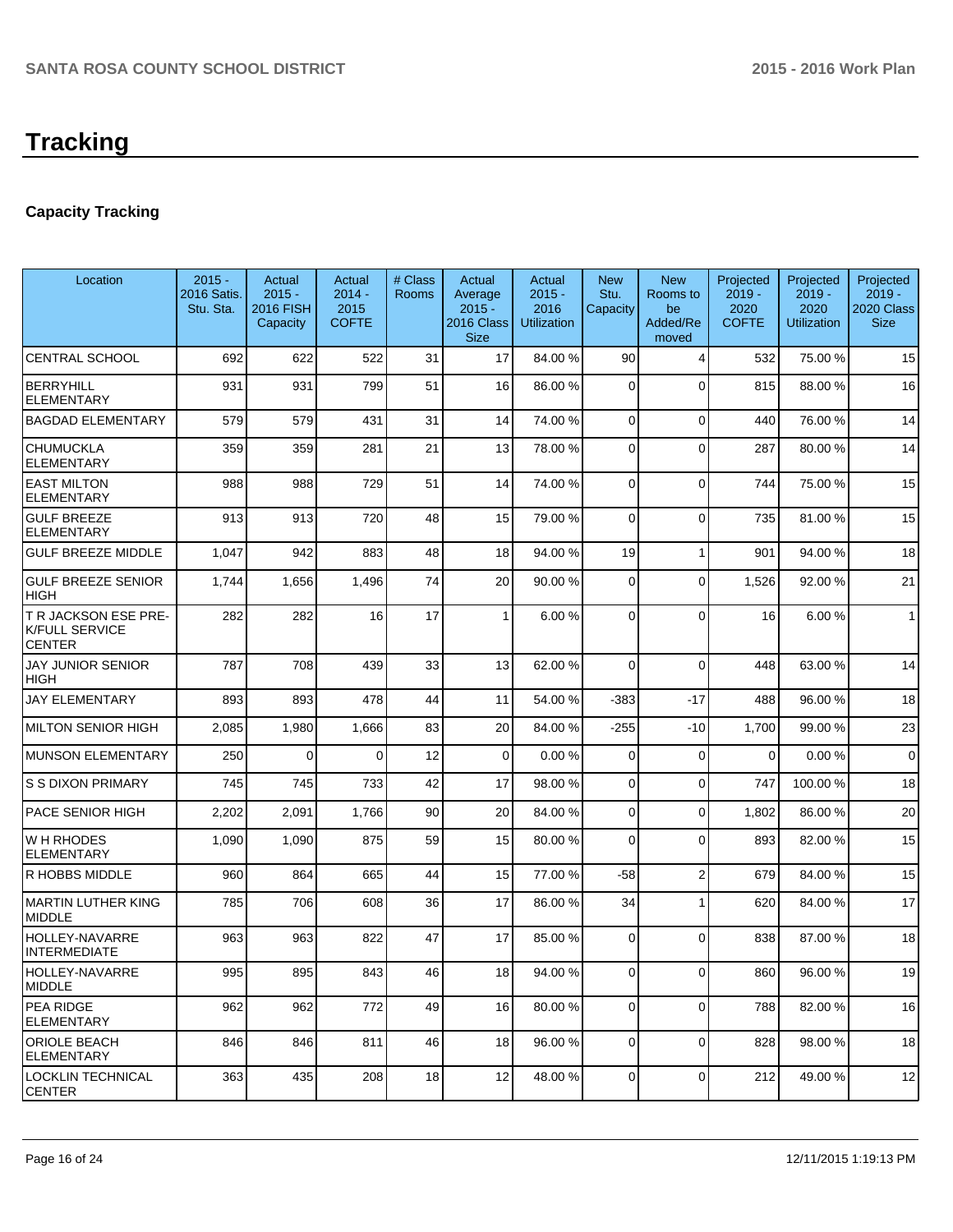| BERRYHILL<br>IADMINISTRATIVE<br>ICOMPLEX | 67     | 67     | 17     | 6     | $\overline{3}$  | 25.00 %  |          | $\Omega$ | 17     | 25.00 %  | 3  |
|------------------------------------------|--------|--------|--------|-------|-----------------|----------|----------|----------|--------|----------|----|
| ITHOMAS L SIMS<br>MIDDLE                 | 960    | 864    | 887    | 45    | 20              | 103.00 % | $\Omega$ | $\Omega$ | 905    | 105.00 % | 20 |
| IS S DIXON<br>IINTERMEDIATE              | 903    | 903    | 762    | 44    | 17              | 84.00 %  | 43       |          | 778    | 82.00 %  | 16 |
| IWEST NAVARRE<br><b>IPRIMARY</b>         | 946    | 946    | 857    | 53    | 16              | 91.00 %  | $\Omega$ | $\Omega$ | 875    | 92.00 %  | 17 |
| INAVARRE SENIOR HIGH                     | 2,275  | 2,161  | 1,855  | 91    | 20              | 86.00 %  | $\Omega$ | $\Omega$ | 1,893  | 88.00 %  | 21 |
| IWEST NAVARRE<br>IINTERMEDIATE           | 1,088  | 1,088  | 1,013  | 53    | 19              | 93.00 %  | $\Omega$ | $\Omega$ | 1,033  | 95.00 %  | 19 |
| <b>AVALON MIDDLE</b>                     | 949    | 854    | 734    | 44    | 17              | 86.00 %  | $\Omega$ | $\Omega$ | 749    | 88.00 %  | 17 |
| IWOODLAWN BEACH<br>IMIDDLE               | 1,176  | 1,058  | 1,011  | 53    | 19              | 96.00 %  | $\Omega$ | $\Omega$ | 1,031  | 97.00 %  | 19 |
| HOLLEY NAVARRE<br><b>IPRIMARY</b>        | 896    | 896    | 826    | 51    | 16              | 92.00 %  | $\Omega$ | $\Omega$ | 843    | 94.00 %  | 17 |
| IBENNETT C. RUSSELL<br>IELEMENTARY       | 1,089  | 1,089  | 794    | 60    | 13 <sup>1</sup> | 73.00 %  | $\Omega$ | $\Omega$ | 811    | 74.00 %  | 14 |
|                                          | 31,810 | 30,376 | 25,318 | 1,521 | 17              | 83.35 %  | $-510$   | $-15$    | 25,834 | 86.50 %  | 17 |

The COFTE Projected Total (25,834) for 2019 - 2020 must match the Official Forecasted COFTE Total (25,834 ) for 2019 - 2020 before this section can be completed. In the event that the COFTE Projected Total does not match the Official forecasted COFTE, then the Balanced Projected COFTE Table should be used to balance COFTE.

| Projected COFTE for 2019 - 2020 |        | <b>Grade Level Type</b> |
|---------------------------------|--------|-------------------------|
| Elementary (PK-3)               | 7,651  |                         |
| Middle (4-8)                    | 10,410 |                         |
|                                 |        | Elementary (PK-3)       |
| High (9-12)                     | 7,773  |                         |
|                                 |        | Middle (4-8)            |
|                                 | 25,834 |                         |
|                                 |        | High (9-12)             |
|                                 |        |                         |

| <b>Grade Level Type</b> | <b>Balanced Projected</b><br>COFTE for 2019 - 2020 |
|-------------------------|----------------------------------------------------|
| Elementary (PK-3)       |                                                    |
| Middle $(4-8)$          |                                                    |
| High (9-12)             |                                                    |
|                         | 25,834                                             |

# **Relocatable Replacement**

Number of relocatable classrooms clearly identified and scheduled for replacement in the school board adopted financially feasible 5-year district work program.

| Location                                 | $2015 - 2016$ | 2016 - 2017 | 2017 - 2018   2018 - 2019   2019 - 2020 | Year 5 Total |
|------------------------------------------|---------------|-------------|-----------------------------------------|--------------|
| <b>Total Relocatable Replacements: I</b> |               |             |                                         | Λ            |

### **Charter Schools Tracking**

Information regarding the use of charter schools.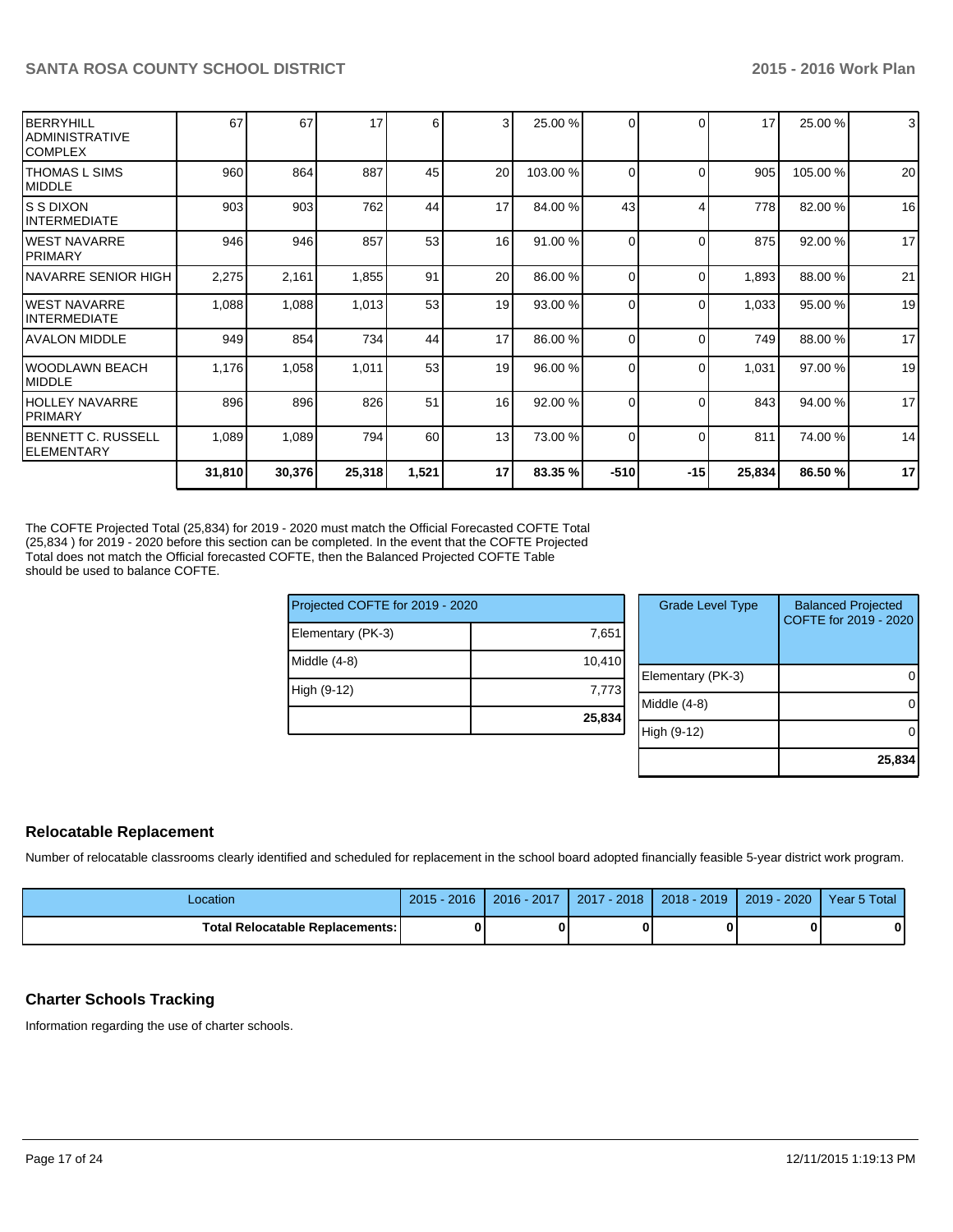| Location-Type                                          | # Relocatable<br>units or<br>permanent<br>classrooms | Owner           | Year Started or<br>Scheduled | Student<br><b>Stations</b> | <b>Students</b><br>Enrolled | Years in<br>Contract | <b>Total Charter</b><br><b>Students</b><br>projected for<br>$2019 - 2020$ |
|--------------------------------------------------------|------------------------------------------------------|-----------------|------------------------------|----------------------------|-----------------------------|----------------------|---------------------------------------------------------------------------|
| Learning Academy/Rader School<br>Alternative Placement |                                                      | 12 <b>OTHER</b> | 1998                         | 140                        | 87                          | 10 <sub>l</sub>      | 120                                                                       |
| Capstone Academy                                       |                                                      | 5 OTHER         | 2010                         | 30                         | 29                          | 30 <sub>l</sub>      | 90 <sub>l</sub>                                                           |
|                                                        |                                                      |                 |                              | 170                        | 116                         |                      | 210                                                                       |

### **Special Purpose Classrooms Tracking**

The number of classrooms that will be used for certain special purposes in the current year, by facility and type of classroom, that the district will, 1), not use for educational purposes, and 2), the co-teaching classrooms that are not open plan classrooms and will be used for educational purposes.

| School                               | <b>School Type</b> | # of Elementary<br>K-3 Classrooms | # of Middle 4-8<br><b>Classrooms</b> | # of High 9-12<br>Classrooms | # of $ESE$<br><b>Classrooms</b> | # of Combo<br><b>Classrooms</b> | Total<br>Classrooms |
|--------------------------------------|--------------------|-----------------------------------|--------------------------------------|------------------------------|---------------------------------|---------------------------------|---------------------|
| <b>IGULF BREEZE ELEMENTARY</b>       | Educational        |                                   |                                      |                              |                                 |                                 | $\overline{2}$      |
| IS S DIXON INTERMEDIATE              | Educational        |                                   |                                      |                              |                                 |                                 | 3                   |
| INAVARRE SENIOR HIGH                 | Educational        |                                   |                                      |                              |                                 |                                 |                     |
| <b>JAVALON MIDDLE</b>                | Educational        |                                   |                                      |                              |                                 |                                 | $\mathbf{3}$        |
| <b>IPEA RIDGE ELEMENTARY</b>         | Educational        |                                   |                                      |                              |                                 |                                 |                     |
| <b>JJAY ELEMENTARY</b>               | Educational        |                                   |                                      |                              |                                 |                                 |                     |
| <b>Total Educational Classrooms:</b> |                    | 10                                |                                      |                              |                                 | 14                              |                     |

| School                               | School Type | # of Elementary<br>K-3 Classrooms | # of Middle 4-8<br><b>Classrooms</b> | # of High $9-12$<br><b>Classrooms</b> | # of $ESE$<br><b>Classrooms</b> | # of Combo<br><b>Classrooms</b> | <b>Total</b><br><b>Classrooms</b> |
|--------------------------------------|-------------|-----------------------------------|--------------------------------------|---------------------------------------|---------------------------------|---------------------------------|-----------------------------------|
| IS S DIXON INTERMEDIATE              | Co-Teaching |                                   |                                      |                                       |                                 |                                 | $\overline{2}$                    |
| <b>ITHOMAS L SIMS MIDDLE</b>         | Co-Teaching |                                   | 14                                   |                                       |                                 |                                 | 16                                |
| <b>IHOLLEY NAVARRE PRIMARY</b>       | Co-Teaching |                                   |                                      |                                       |                                 |                                 | 3                                 |
| <b>Total Co-Teaching Classrooms:</b> |             |                                   | 15                                   |                                       |                                 |                                 | 21                                |

### **Infrastructure Tracking**

**Necessary offsite infrastructure requirements resulting from expansions or new schools. This section should include infrastructure information related to capacity project schedules and other project schedules (Section 4).**

Not Specified

**Proposed location of planned facilities, whether those locations are consistent with the comprehensive plans of all affected local governments, and recommendations for infrastructure and other improvements to land adjacent to existing facilities. Provisions of 1013.33(12), (13) and (14) and 1013.36 must be addressed for new facilities planned within the 1st three years of the plan (Section 5).**

Not Specified

**Consistent with Comp Plan?** No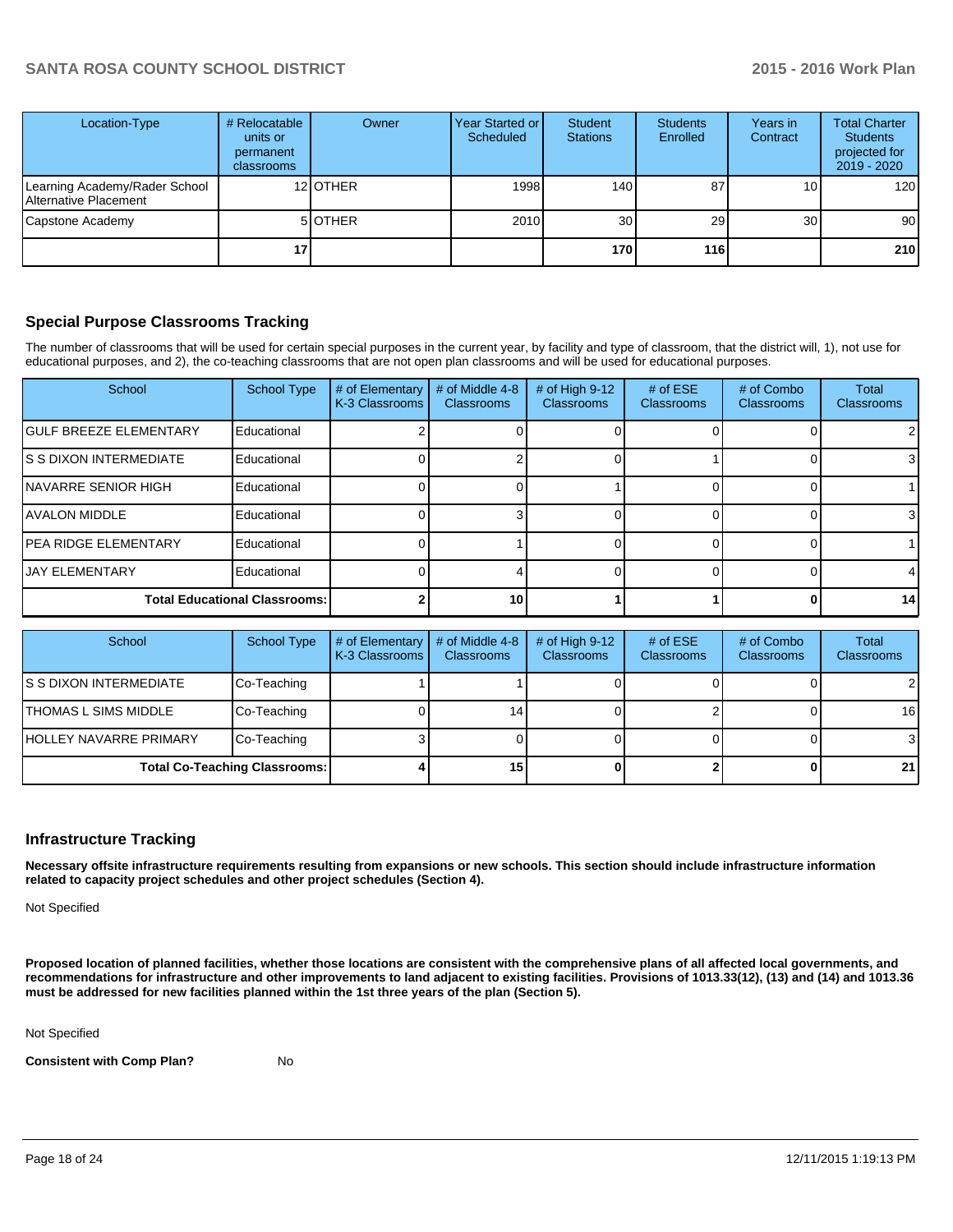### **Net New Classrooms**

The number of classrooms, by grade level and type of construction, that were added during the last fiscal year.

| List the net new classrooms added in the 2014 - 2015 fiscal year.                                                                                       | List the net new classrooms to be added in the 2015 - 2016 fiscal<br>vear. |                                   |                                |                        |                              |                            |                                |                        |
|---------------------------------------------------------------------------------------------------------------------------------------------------------|----------------------------------------------------------------------------|-----------------------------------|--------------------------------|------------------------|------------------------------|----------------------------|--------------------------------|------------------------|
| "Classrooms" is defined as capacity carrying classrooms that are added to increase<br>capacity to enable the district to meet the Class Size Amendment. | Totals for fiscal year 2015 - 2016 should match totals in Section 15A.     |                                   |                                |                        |                              |                            |                                |                        |
| Location                                                                                                                                                | $2014 - 2015 \#$<br>Permanent                                              | $2014 - 2015$ #<br><b>Modular</b> | $2014 - 2015$ #<br>Relocatable | $2014 - 2015$<br>Total | $2015 - 2016$ #<br>Permanent | $2015 - 2016$ #<br>Modular | $2015 - 2016$ #<br>Relocatable | $2015 - 2016$<br>Total |
| Elementary (PK-3)                                                                                                                                       |                                                                            |                                   |                                |                        |                              |                            |                                |                        |
| Middle (4-8)                                                                                                                                            |                                                                            |                                   |                                |                        |                              |                            |                                |                        |
| High (9-12)                                                                                                                                             |                                                                            |                                   |                                |                        |                              |                            |                                |                        |
|                                                                                                                                                         |                                                                            |                                   |                                |                        |                              |                            |                                |                        |

### **Relocatable Student Stations**

Number of students that will be educated in relocatable units, by school, in the current year, and the projected number of students for each of the years in the workplan.

| <b>Site</b>                       | $2015 - 2016$ | 2016 - 2017 | 2017 - 2018  | 2018 - 2019 | 2019 - 2020 | 5 Year Average |
|-----------------------------------|---------------|-------------|--------------|-------------|-------------|----------------|
| <b>CENTRAL SCHOOL</b>             | 72            | 72          | 72           | 72          | 72          | 72             |
| BERRYHILL ELEMENTARY              | $\Omega$      | $\Omega$    | 0            | $\Omega$    | 0           | $\overline{0}$ |
| <b>BAGDAD ELEMENTARY</b>          | $\Omega$      | $\Omega$    | $\Omega$     | $\Omega$    | 0           | $\overline{0}$ |
| CHUMUCKLA ELEMENTARY              | 54            | 54          | 54           | 54          | 54          | 54             |
| <b>LEAST MILTON ELEMENTARY</b>    | 0             | $\Omega$    | 0            | 0           | 0           | $\Omega$       |
| <b>GULF BREEZE ELEMENTARY</b>     | 0             | $\Omega$    | 0            | $\Omega$    | $\Omega$    | $\overline{0}$ |
| S S DIXON INTERMEDIATE            | $\Omega$      | $\Omega$    | 0            | $\Omega$    | $\Omega$    | $\overline{0}$ |
| <b>IWEST NAVARRE PRIMARY</b>      | 0             | 0           | 0            | $\Omega$    | $\Omega$    | $\overline{0}$ |
| INAVARRE SENIOR HIGH              | 50            | 50          | 50           | 50          | 50          | 50             |
| <b>IWEST NAVARRE INTERMEDIATE</b> | 154           | 154         | 154          | 154         | 154         | 154            |
| <b>AVALON MIDDLE</b>              | 0             | $\Omega$    | $\Omega$     | 0           | $\Omega$    | $\overline{0}$ |
| <b>ORIOLE BEACH ELEMENTARY</b>    | 0             | $\Omega$    | <sup>0</sup> | $\Omega$    | 0           | $\overline{0}$ |
| LOCKLIN TECHNICAL CENTER          | 0             | 0           | 0            | $\Omega$    | $\Omega$    | $\overline{0}$ |
| BERRYHILL ADMINISTRATIVE COMPLEX  | 15            | 15          | 15           | 15          | 15          | 15             |
| <b>ITHOMAS L SIMS MIDDLE</b>      | $\Omega$      | $\Omega$    | 0            | $\Omega$    | 0           | $\Omega$       |
| <b>I</b> W H RHODES ELEMENTARY    | $\Omega$      | $\Omega$    | 0            | $\Omega$    | $\Omega$    | $\overline{0}$ |
| <b>R HOBBS MIDDLE</b>             | $\Omega$      | $\Omega$    | <sup>0</sup> | $\Omega$    | $\Omega$    | $\overline{0}$ |
| MARTIN LUTHER KING MIDDLE         | 0             | $\Omega$    | 0            | $\Omega$    | 0           | $\overline{0}$ |
| HOLLEY-NAVARRE INTERMEDIATE       | 88            | 88          | 88           | 88          | 88          | 88             |
| HOLLEY-NAVARRE MIDDLE             | 44            | 44          | 44           | 44          | 44          | 44             |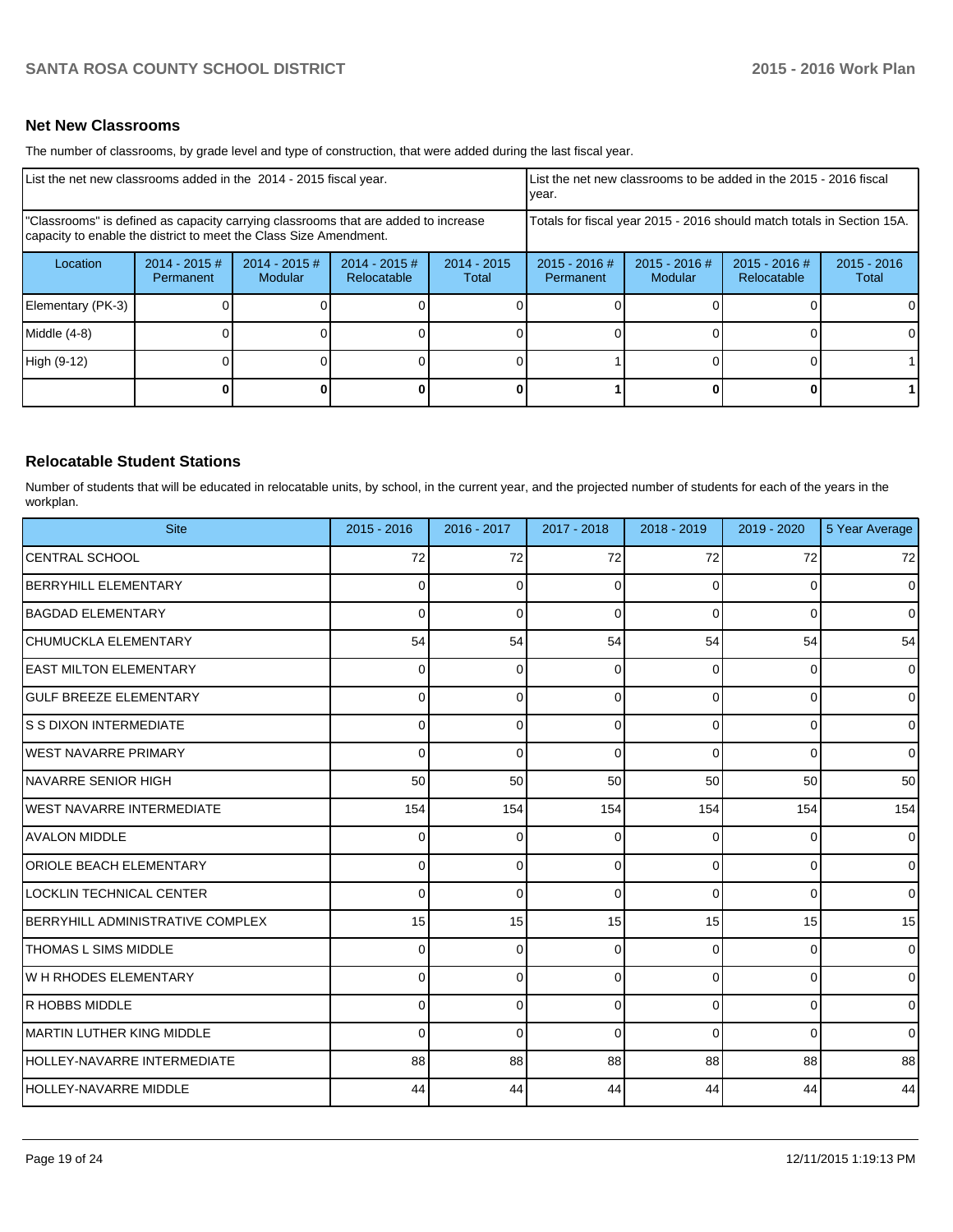| <b>PEA RIDGE ELEMENTARY</b>                       | 0            | 0            | $\Omega$ | $\Omega$ | $\Omega$ | $\overline{0}$ |
|---------------------------------------------------|--------------|--------------|----------|----------|----------|----------------|
| IMILTON SENIOR HIGH                               | 75           | 75           | 75       | 75       | 75       | 75             |
| <b>IMUNSON ELEMENTARY</b>                         | 0            | 0            | 0        | $\Omega$ | $\Omega$ | $\Omega$       |
| IS S DIXON PRIMARY                                | 36           | 36           | 36       | 36       | 36       | 36             |
| IBENNETT C. RUSSELL ELEMENTARY                    | 72           | 72           | 72       | 72       | 72       | 72             |
| IHOLLEY NAVARRE PRIMARY                           | 0            | <sup>0</sup> | O        | ∩        | $\Omega$ | $\overline{0}$ |
| IPACE SENIOR HIGH                                 | 0            | 0            | 0        | $\Omega$ | $\Omega$ | $\overline{0}$ |
| <b>GULF BREEZE MIDDLE</b>                         | 0            | $\Omega$     | 0        | $\Omega$ | $\Omega$ | $\overline{0}$ |
| <b>GULF BREEZE SENIOR HIGH</b>                    | 225          | 225          | 225      | 225      | 225      | 225            |
| <b>T R JACKSON ESE PRE-K/FULL SERVICE CENTER</b>  | 5            | 5            | 5        | 5        | 5        | 5              |
| IWOODLAWN BEACH MIDDLE                            | <sup>0</sup> | $\Omega$     | O        | $\Omega$ | $\Omega$ | $\Omega$       |
| JAY JUNIOR SENIOR HIGH                            | 0            | 0            | 0        | $\Omega$ | $\Omega$ | $\Omega$       |
| <b>JAY ELEMENTARY</b>                             | 33           | 33           | 33       | 33       | 33       | 33             |
| Totals for SANTA ROSA COUNTY SCHOOL DISTRICT      |              |              |          |          |          |                |
| Total students in relocatables by year.           | 923          | 923          | 923      | 923      | 923      | 923            |
| Total number of COFTE students projected by year. | 25,469       | 25,584       | 25,721   | 25,724   | 25,834   | 25,666         |
| Percent in relocatables by year.                  | 4 %          | 4 %          | 4 %      | 4 %      | 4 %      | 4%             |

## **Leased Facilities Tracking**

Exising leased facilities and plans for the acquisition of leased facilities, including the number of classrooms and student stations, as reported in the educational plant survey, that are planned in that location at the end of the five year workplan.

| Location                            | # of Leased<br>Classrooms 2015 -<br>2016 | <b>FISH Student</b><br><b>Stations</b> | Owner              | # of Leased<br>Classrooms 2019 -<br>2020 | <b>FISH Student</b><br><b>Stations</b> |
|-------------------------------------|------------------------------------------|----------------------------------------|--------------------|------------------------------------------|----------------------------------------|
| IGULF BREEZE SENIOR HIGH            |                                          |                                        | 100 Mobile Modular |                                          | 50                                     |
| İCHUMUCKLA ELEMENTARY               |                                          |                                        | 18 Mobile Modular  |                                          | 18 <sub>l</sub>                        |
| ICENTRAL SCHOOL                     |                                          |                                        | 47 Mobile Modular  |                                          | 44                                     |
| <b>IJAY ELEMENTARY</b>              |                                          |                                        | 33 Mobile Modular  |                                          | 36 <sup>l</sup>                        |
| <b>IHOLLEY-NAVARRE INTERMEDIATE</b> |                                          |                                        | 44 Mobile Modular  |                                          | 44                                     |
|                                     |                                          | 242                                    |                    |                                          | 192                                    |

## **Failed Standard Relocatable Tracking**

Relocatable units currently reported by school, from FISH, and the number of relocatable units identified as 'Failed Standards'.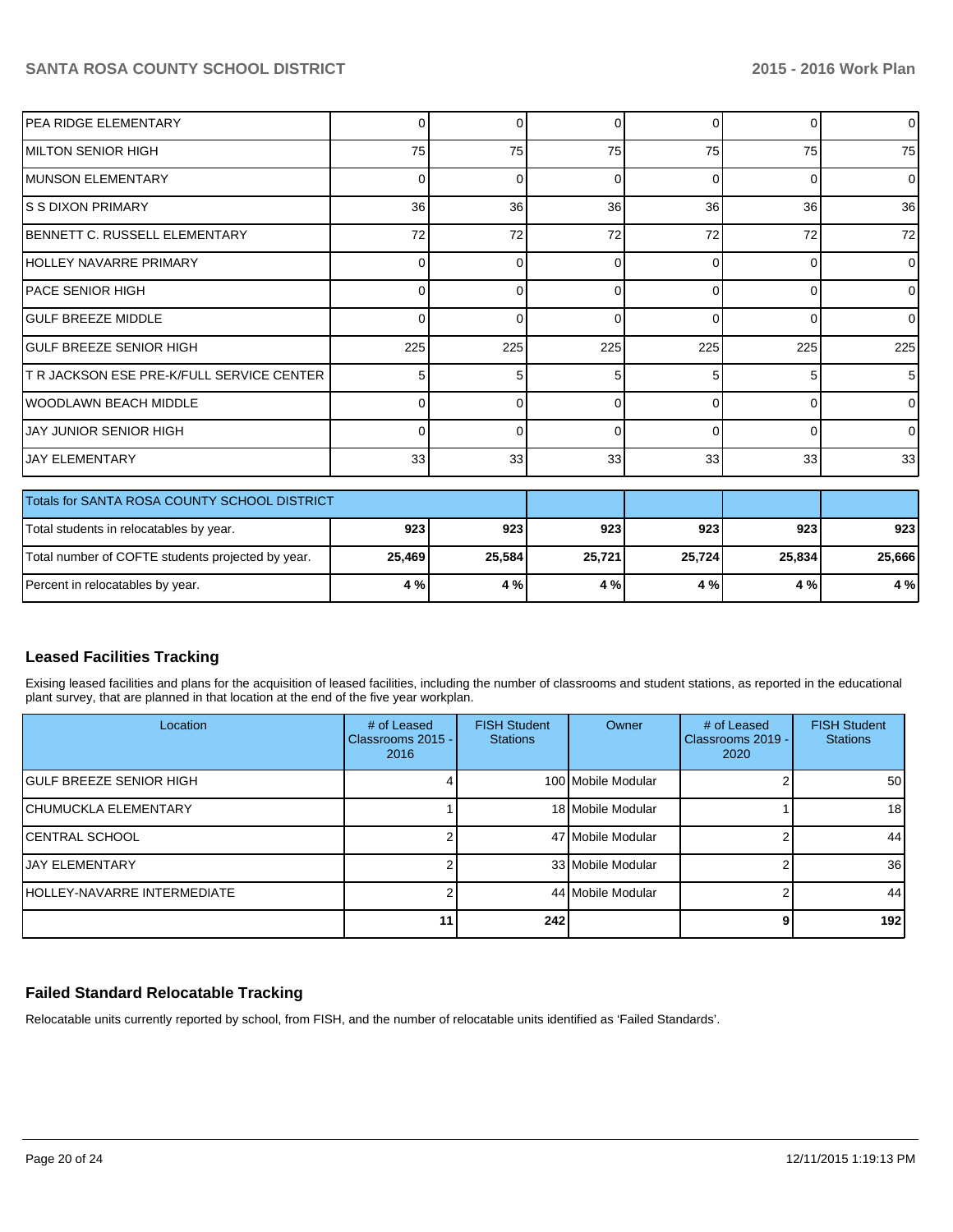Nothing reported for this section.

# **Planning**

### **Class Size Reduction Planning**

**Plans approved by the school board that reduce the need for permanent student stations such as acceptable school capacity levels, redistricting, busing, year-round schools, charter schools, magnet schools, public-private partnerships, multitrack scheduling, grade level organization, block scheduling, or other alternatives.**

Redistricting, charter schools, virtual school, & scheduling changes.

### **School Closure Planning**

**Plans for the closure of any school, including plans for disposition of the facility or usage of facility space, and anticipated revenues.**

Approval to close Munson Elementary School was approved by the School Board on August 27, 2009 and approved by DOE on September 4, 2009. Munson Elementary students were redistricted to Central School (formerly known as Central High School).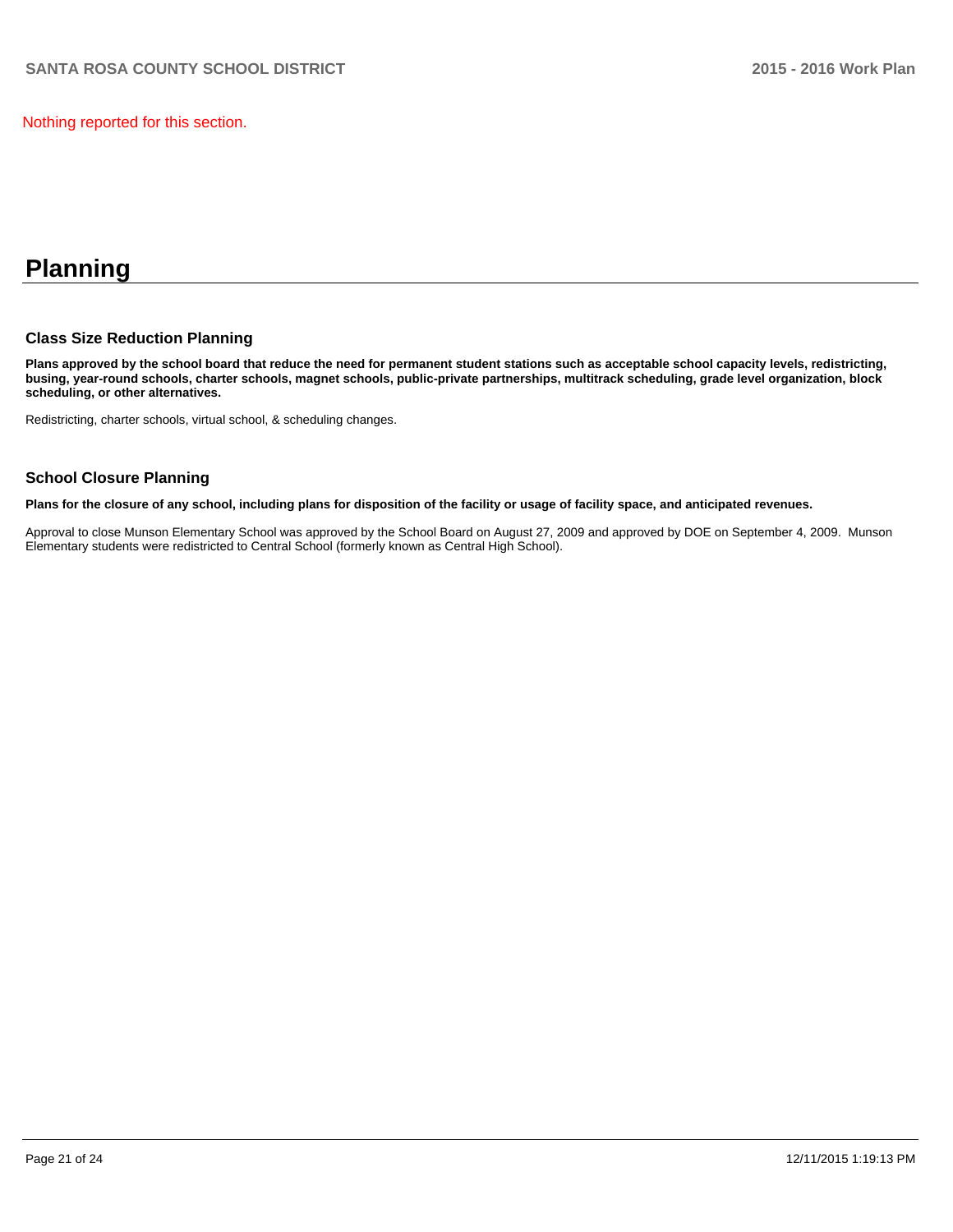# **Long Range Planning**

### **Ten-Year Maintenance**

District projects and locations regarding the projected need for major renovation, repair, and maintenance projects within the district in years 6-10 beyond the projects plans detailed in the five years covered by the work plan.

Nothing reported for this section.

### **Ten-Year Capacity**

Schedule of capital outlay projects projected to ensure the availability of satisfactory student stations for the projected student enrollment in K-12 programs for the future 5 years beyond the 5-year district facilities work program.

Nothing reported for this section.

### **Ten-Year Planned Utilization**

Schedule of planned capital outlay projects identifying the standard grade groupings, capacities, and planned utilization rates of future educational facilities of the district for both permanent and relocatable facilities.

| Grade Level Projections         | <b>FISH</b><br><b>Student</b><br><b>Stations</b> | Actual 2014 -<br>2015 FISH<br>Capacity | Actual<br>$2014 -$<br>2015<br><b>COFTE</b> | Actual 2014 - 2015<br><b>Utilization</b> | Actual 2015 - 2016 / 2024 - 2025 new<br>Student Capacity to be added/removed | Projected 2024<br>2025 COFTE | Projected 2024 -<br>2025 Utilization |
|---------------------------------|--------------------------------------------------|----------------------------------------|--------------------------------------------|------------------------------------------|------------------------------------------------------------------------------|------------------------------|--------------------------------------|
| Elementary - District<br>Totals | 15,826                                           | 15,826                                 | 11,310.00                                  | 71.46 %                                  | $-1,315$                                                                     | 11,316                       | 77.98%                               |
| Middle - District Totals        | 9.506                                            | 8,553                                  | 6.427.00                                   | 75.14 %                                  | $-153$                                                                       | 6.690                        | 79.64 %                              |
| High - District Totals          | 8.735                                            | 8.296                                  | 6.531.00                                   | 78.72 %                                  | $-720$                                                                       | 5.730                        | 75.63%                               |
| Other - ESE, etc                | 680                                              | 506                                    | 292.00                                     | 57.71 %                                  | $-96$                                                                        | 185                          | 45.12 %                              |
|                                 | 34,747                                           | 33,181                                 | 24.560.00                                  | 74.02 %l                                 | $-2,284$                                                                     | 23,921                       | 77.42 %                              |

**Combination schools are included with the middle schools for student stations, capacity, COFTE and utilization purposes because these facilities all have a 90% utilization factor. Use this space to explain or define the grade groupings for combination schools.**

No comments to report.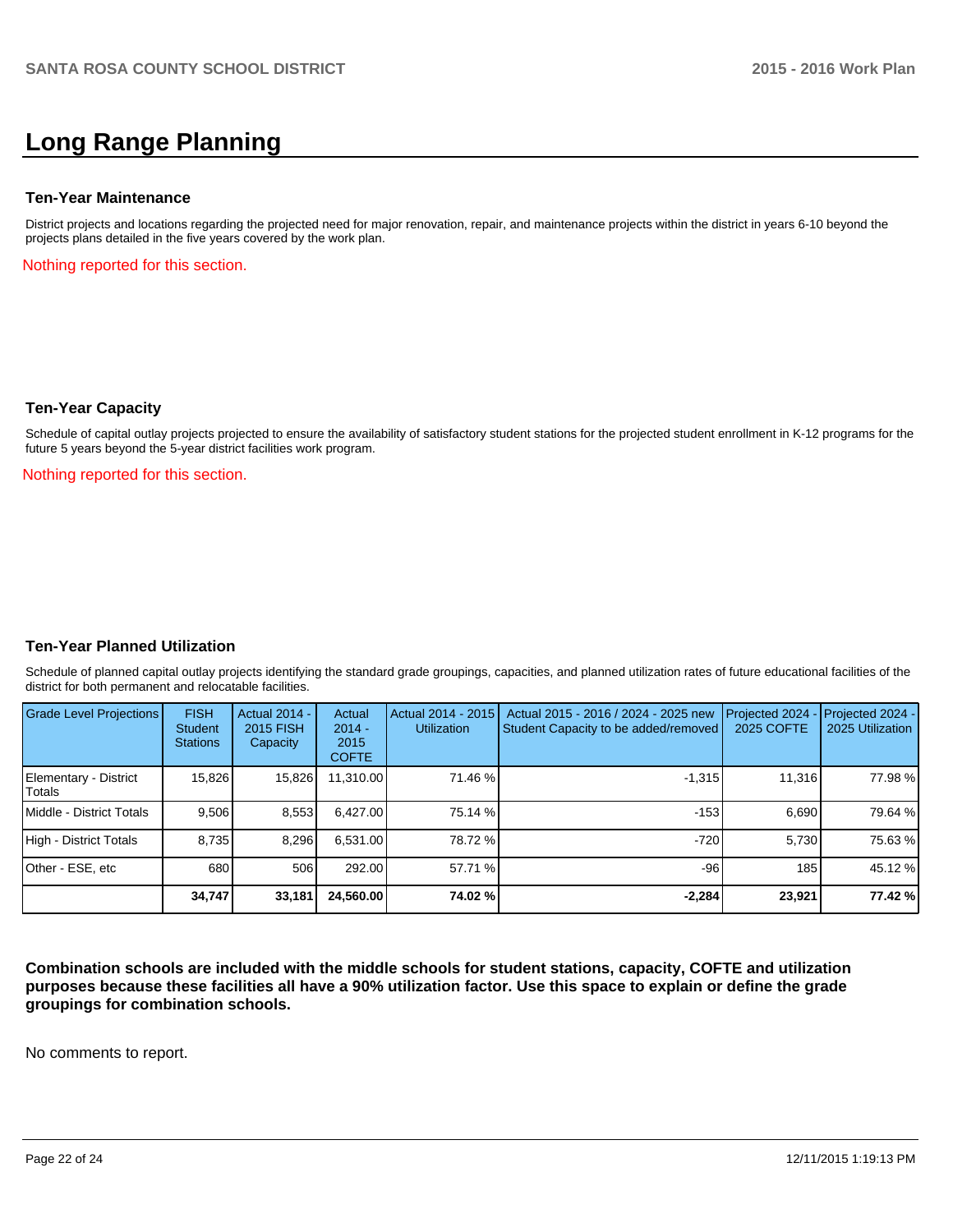### **Ten-Year Infrastructure Planning**

**Proposed Location of Planned New, Remodeled, or New Additions to Facilities in 06 thru 10 out years (Section 28).**

Unknown at this time.

#### Plans for closure of any school, including plans for disposition of the facility or usage of facility space, and anticipated revenues in the 06 thru 10 out **years (Section 29).**

Closure of Munson Elementary School was approved by the School Board on August 27, 2009 and approved by DOE on September 4, 2009. Affected students were redistricted to Central School (formerly known as Central High School). The Munson Elementary School facility will be disposed of during the 6 thru 10 out years. Anticipated revenue is unknown at this time.

### **Twenty-Year Maintenance**

District projects and locations regarding the projected need for major renovation, repair, and maintenance projects within the district in years 11-20 beyond the projects plans detailed in the five years covered by the work plan.

### Nothing reported for this section.

### **Twenty-Year Capacity**

Schedule of capital outlay projects projected to ensure the availability of satisfactory student stations for the projected student enrollment in K-12 programs for the future 11-20 years beyond the 5-year district facilities work program.

Nothing reported for this section.

### **Twenty-Year Planned Utilization**

Schedule of planned capital outlay projects identifying the standard grade groupings, capacities, and planned utilization rates of future educational facilities of the district for both permanent and relocatable facilities.

| <b>Grade Level Projections</b>         | <b>FISH</b><br><b>Student</b><br><b>Stations</b> | <b>Actual 2014 -</b><br>2015 FISH<br>Capacity | Actual<br>$2014 -$<br>2015<br><b>COFTE</b> | Actual 2014 - 2015<br><b>Utilization</b> | Actual 2015 - 2016 / 2034 - 2035 new<br>Student Capacity to be added/removed | Projected 2034<br>2035 COFTE | Projected 2034 -<br>2035 Utilization |
|----------------------------------------|--------------------------------------------------|-----------------------------------------------|--------------------------------------------|------------------------------------------|------------------------------------------------------------------------------|------------------------------|--------------------------------------|
| Elementary - District<br><b>Totals</b> | 15,826                                           | 15,826                                        | 11,310.00                                  | 71.46 %                                  | $-1,315$                                                                     | 11,316                       | 77.98 %                              |
| Middle - District Totals               | 9,506                                            | 8,553                                         | 6.427.00                                   | 75.14 %                                  | $-153$                                                                       | 6.690                        | 79.64 %                              |
| High - District Totals                 | 8,735                                            | 8,296                                         | 6,531.00                                   | 78.72 %                                  | $-720$                                                                       | 5,730                        | 75.63 %                              |
| Other - ESE, etc                       | 680                                              | 506                                           | 292.00                                     | 57.71 %                                  | $-96$                                                                        | 185                          | 45.12 %                              |
|                                        | 34,747                                           | 33,181                                        | 24,560.00                                  | 74.02 %l                                 | $-2,284$                                                                     | 23,921                       | 77.42 %                              |